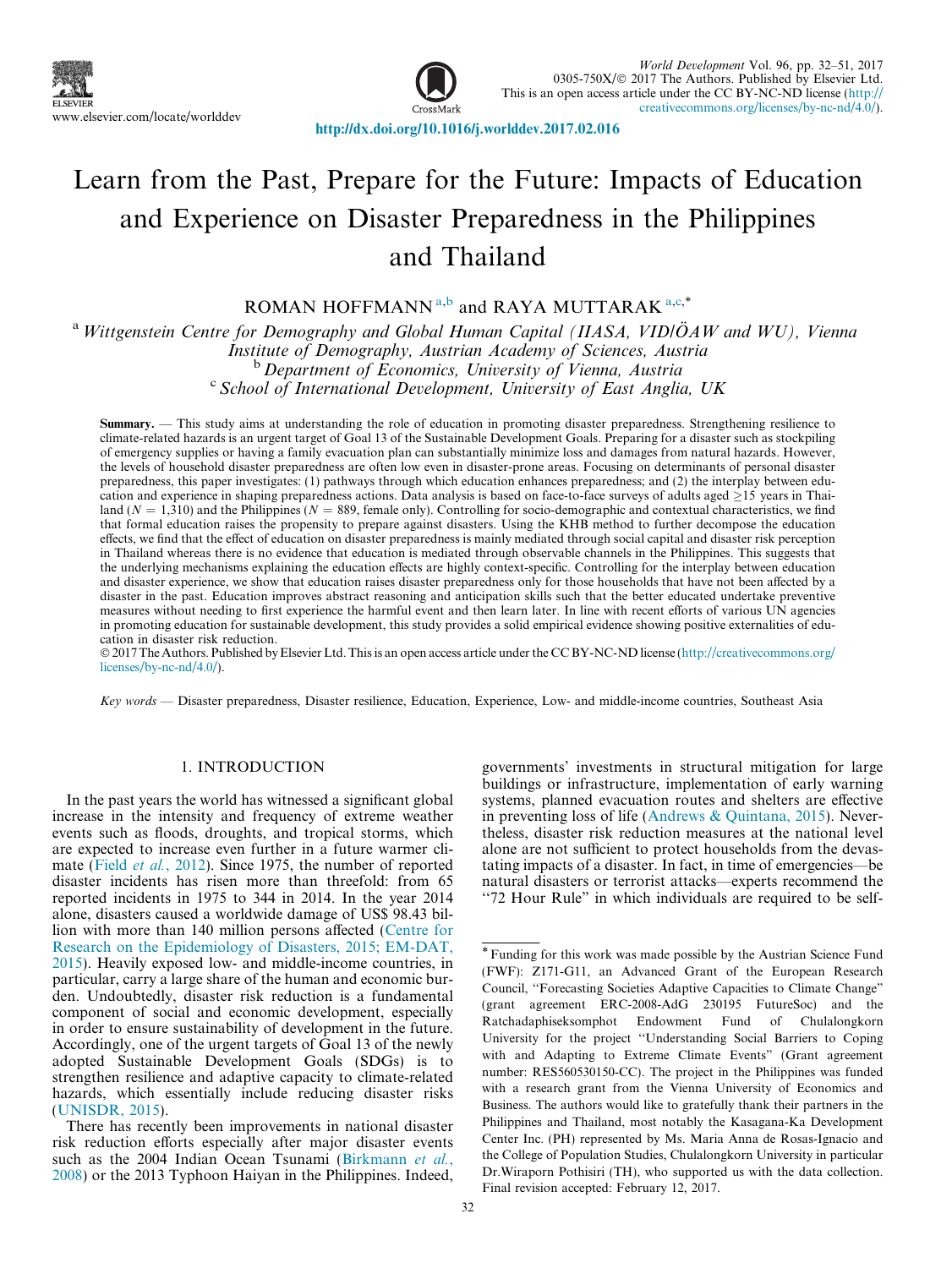sufficient for at least three days following a disaster ([Russell,](#page-15-0) [Goltz, & Bourque, 1995](#page-15-0)). This is because it takes some time for local government and disaster-relief organizations to mobilize resources to an affected area. Therefore, individual preparedness measures such as stockpiling of food and water, having a first aid kit in the home, or having a family evacuation plan can ensure a proper response to natural hazards. Particularly in low- and middle-income countries where public disaster risk management is relatively underdeveloped, precautionary measures taken by households before a disaster occurs can reduce the risk of loss of life and injuries as well as minimize damage to the property [\(Shreve & Kelman, 2014; van der](#page-15-0) Keur et al.[, 2016](#page-15-0)).

Despite the importance of individual preparedness, several studies report relatively low levels of disaster preparedness even in disaster prone areas ([Adiyoso & Kanegae, 2014;](#page-13-0) [Kohn, Eaton, Feroz, Bainbridge, Hoolachan, & Barnett,](#page-13-0) [2012](#page-13-0)). How people can be motivated to take precautionary actions when they have little prior disaster experience has been a fundamental question raised by scholars of risk analysis and risk communication ([Harvatt, Petts, & Chilvers, 2011\)](#page-14-0). Accordingly, in many disaster-prone areas local and national governments and NGOs have put efforts in providing disaster educational programs and emergency trainings in order to raise awareness, promote self-reliance and household preparedness actions. While such educational activities can boost disaster preparedness in some cases ([Mishra & Suar, 2007;](#page-15-0) [Wood, Mileti, Kano, Kelley, Regan, & Bourque, 2012\)](#page-15-0), many studies have documented the failure of these campaigns in initiating protective actions [\(Baker, 1980; Paton & Johnston,](#page-13-0) [2001; Sims & Baumann, 1983; Sorensen, 1983](#page-13-0)). In order to promote household disaster resilience, it is thus crucial to understand underlying factors explaining the adoption of preparedness measures. There are nevertheless relatively few empirical studies on the determinants of disaster preparedness in developing countries ([Muttarak & Pothisiri, 2013](#page-15-0)).

To this end, this study focuses on examining individual determinants of disaster preparedness in low- and middleincome countries in Southeast Asia, namely, the Philippines and Thailand, which have been affected by major disaster incidents in the past decade. According to the most recent Climate Risk Index, both countries ranked among the top ten of countries worldwide most affected by extreme weather conditions from 1995 to 2014 [\(Kreft, Eckstein, Dorsch, & Fischer,](#page-15-0) [2015](#page-15-0)). Such disaster experience may raise public awareness and preparedness accordingly. In this paper, we aim to: (1) analyze the role of formal education in shaping an individual's propensity to prepare against disasters and identify mediating channels through which education may influence disaster preparedness; and (2) investigate the importance of past disaster experience and its interplay with education. Theoretically, both factors may determine preparedness through similar mechanisms such as increasing risk perception or knowledge about the devastating consequences of a disaster. Formal education, as a channel through which individuals can ''learn" about disaster risks and preventive strategies, may consequently replace disaster experience in promoting preparedness actions.

The remainder of the paper is structured as follows. Section 2 describes determinants of disaster preparedness, presents a conceptual framework for our empirical analysis and discusses the previous literature on education and preparedness behavior. Section [3](#page-3-0) introduces the case studies and presents the data and measurement used including the estimation strategy. The descriptive and multivariate results are presented and discussed in Section [4](#page-6-0). Section [5](#page-10-0) concludes with a summary of the findings and implications of our research.

## 2. CONCEPTUAL FRAMEWORK AND PREVIOUS LITERATURE

## (a) Overview of determinants of individual disaster preparedness

The previous literature has identified various determinants of personal/household disaster preparedness. These can be broadly divided into socio-demographic characteristics, structural/geographical variables and psychosocial factors. In terms of demographic characteristics, generally being married (Reininger et al.[, 2013; Russell](#page-15-0) et al., 1995) in middle-age groups ([Baker, 2011; Boscarino, Adams, Figley, Galea, &](#page-13-0) [Foa, 2006; Sattler, Kaiser, & Hittner, 2000](#page-13-0)) and having children living in the home ([Basolo, Steinberg, Burby, Levine,](#page-13-0) [Cruz, & Huang, 2009; Eisenman, Zhou, Ong, Asch, Glik, &](#page-13-0) [Long, 2009\)](#page-13-0) are associated with higher preparedness actions. Likewise, having household members with a disability or health conditions that require special equipment also increase the likelihood of preparedness ([Ablah, Konda, & Kelley, 2009;](#page-13-0) Eisenman et al.[, 2009; Muttarak & Pothisiri, 2013\)](#page-13-0).

While demographic characteristics determine necessities to prepare (e.g., having dependent members in the home), socioeconomic factors influence a household's capability to undertake preparedness actions, among other things. Some preparedness measures such as purchasing disaster insurance or the technical or structural building retrofitting require financial investment. Thus, higher income is associated with higher preparedness levels partly because it enables households to afford to take such actions ([Mishra & Suar, 2007;](#page-15-0) [Murphy, Cody, Frank, Glik, & Ang, 2009; Phillips, Metz, &](#page-15-0) [Nieves, 2005\)](#page-15-0). Also, homeowners are more likely to be prepared than renters [\(Burby, Steinberg, & Basolo, 2003; Siegel,](#page-14-0) [Shoaf, Afifi, & Bourque, 2003; Spittal, McClure, Siegert, &](#page-14-0) [Walkey, 2008](#page-14-0)). Having invested more time and money in constructing their homes and household goods, homeowners have stronger ties with the property and place of residence while those who rent are more mobile and less focused on the long-term horizon ([Harvatt](#page-14-0) et al., 2011). Socioeconomic constraints thus partially explain the adoption of preparedness actions.

Structural/geographical variables have also been identified to be crucial determinants of disaster preparedness. Longer residence in the community enhances local knowledge about the neighborhood, natural environment, and hazard risks. This in turn increases disaster awareness and promotes the undertaking of preparatory activities ([Tanaka, 2005\)](#page-16-0). Similarly, living in or close to the hazard area implies better knowledge about hazard risks and consequently increases preparedness actions [\(Baker, 2011; Lindell & Hwang, 2008\)](#page-13-0).

Apart from demographic, socioeconomic and structural/ geographical characteristics determining the need and capacity to be prepared, disaster preparedness has also been found to be associated with psychosocial factors including hazard awareness, risk perception, self-efficacy and knowledge. In order for preparedness actions to take place, first people need to be aware of the hazards and consequently perceive them as critical or salient issues within their community. Accordingly, some studies reported that higher levels of perceived risk are associated with increases in preparedness behavior [\(Martin,](#page-15-0) [Martin, & Kent, 2009; McNeill, Dunlop, Heath, Skinner, &](#page-15-0) [Morrison, 2013; Paul & Bhuiyan, 2010](#page-15-0)). On the other hand, lack of self-efficacy i.e. beliefs regarding personal capacity to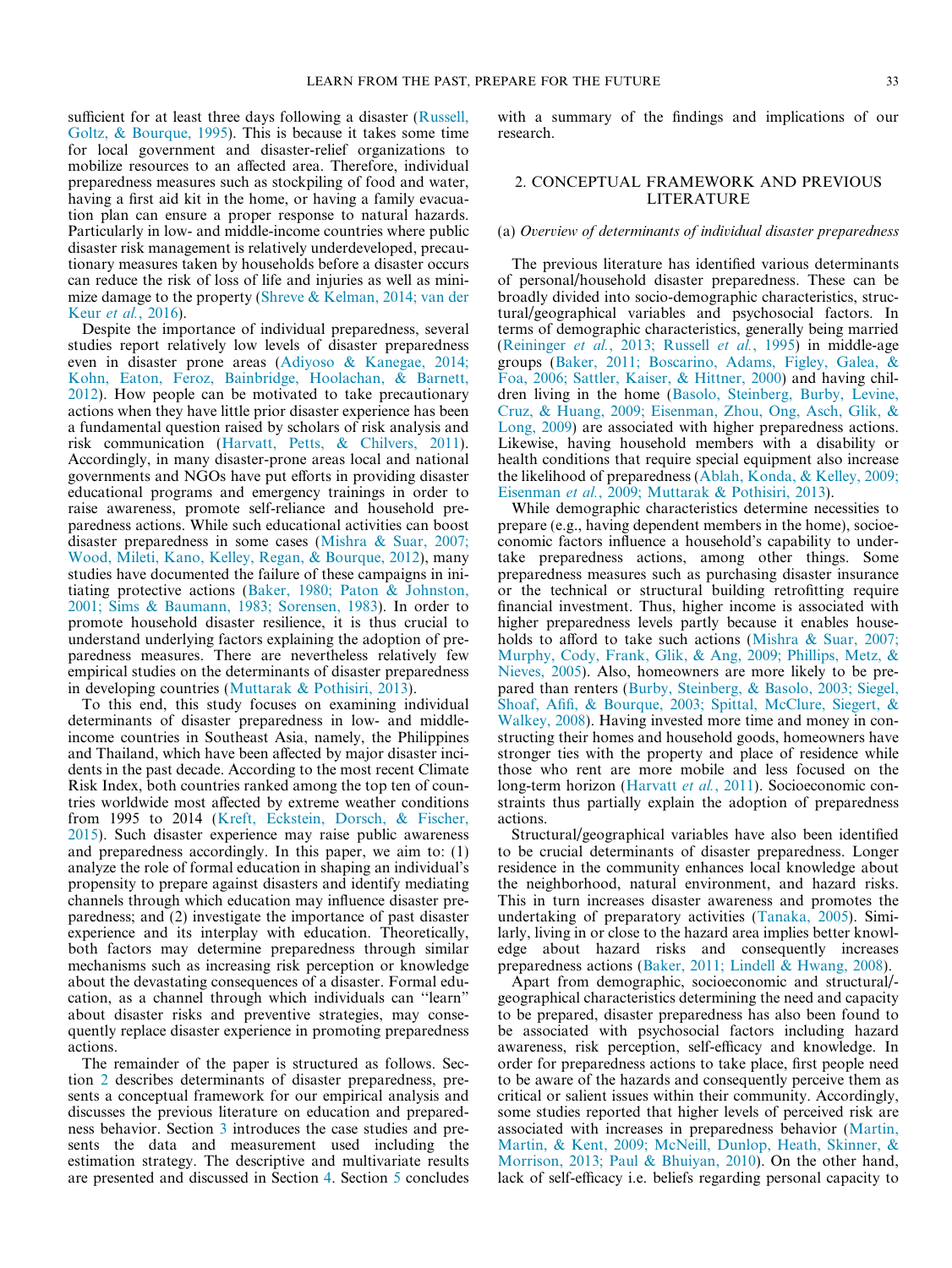act effectively can inhibit individuals to take actions ([Lindell &](#page-15-0) [Whitney, 2000; Paton, Millar, & Johnston, 2001\)](#page-15-0). Recognizing the role of psychosocial factors is thus fundamental in public campaigns to promote personal disaster preparedness.

## (b) Conceptual framework: the role of education in promoting preparedness

Apart from the above mentioned factors, in this study, we contend that formal education can play a key role in promoting preparedness behavior. Formal education here refers to classroom-based education normally delivered in a systematic way by trained teachers in a structured environment such as a school, college, or university. In this context, formal education is measured as years of schooling assuming that the higher the number of years an individual spent in a formal education setting, the more educated she/he is.

While we focus on the influence of formal education in this study, it is worth noting that other forms of education, which take place outside the classroom, can also play a crucial role in reducing vulnerability to disasters. Whereas formal education is obtained in the hierarchically structured public education system, non-formal education refers to any organized education activity that takes place outside the established formal system such as community education or alternative learning programs [\(Coombs, Prosser, & Ahmed, 1973\)](#page-14-0). Examples for such non-formal education initiatives include communitybased disaster trainings and drills, which have been shown to be an effective mean in building local capacities and in raising awareness and resilience of communities ([Allen, 2006;](#page-13-0) [Karanci, Aksit, & Dirik, 2005](#page-13-0)). Likewise, informal education, which includes learning from daily experience and the educative influences and resources in the environment, can also play a role in promoting disaster risk reduction ([Richardson &](#page-15-0) [Wolfe, 2001\)](#page-15-0). For instance, informal education obtained during childhood through parents or other community members may influence preparedness behavior. At the same time, it has been found that living in a community with a higher level of education significantly increases preparedness actions ([Muttarak & Pothisiri, 2013](#page-15-0)) suggesting that there is knowledge and skills exchange among community members. Although both non-formal and informal education is relevant to disaster risk reduction, it is beyond the scope of this study to empirically test the impacts of these types of education. Thus, in this paper, we focus primarily on formal education.

In fact, various studies have analyzed the link between formal education and disaster preparedness with mixed results. On the one hand, many studies reported that higher educational attainment enhances preparedness including being pre-pared for earthquakes ([Russell](#page-15-0) et al., 1995), hurricanes ([Baker, Leon, Smith Greenaway, Collins, & Movit, 2011;](#page-13-0) [Norris, Smith, & Kaniasty, 1999; Reininger](#page-13-0) et al., 2013), floods (Lave & Lave, 1991; Thieken, Kriebich, Müller, & [Merz, 2007\)](#page-15-0), tsunami ([Muttarak & Pothisiri, 2013](#page-15-0)), terrorism ([Bourque, Mileti, Kano, & Wood, 2012; Eisenman](#page-13-0) et al., 2009; [Lee & Lemyre, 2009\)](#page-13-0) and general emergency preparedness ([Al-](#page-13-0)[Rousan, Rubenstein, & Wallace, 2014; Smith & Notaro,](#page-13-0) [2009\)](#page-13-0). On the other hand, a considerable number of studies reported no association between education and preparedness ([Faupel, Kelly, & Petee, 1992; Hausman, Hanlon, & Seals,](#page-14-0) [2007; Heller, Alexander, Gatz, Knight, & Rose, 2005;](#page-14-0) [Jackson, 1981; Kim & Kang, 2010; Lee & Lemyre, 2009;](#page-14-0) [Lindell & Hwang, 2008; Miceli, Sotgiu, & Settanni, 2008;](#page-14-0) Siegel et al.[, 2003; Spittal](#page-14-0) et al., 2008). The discrepancy in

the findings can be due to different measurements of preparedness, disaster types, research designs and geographical contexts. Importantly, to the best of our knowledge, none of the previous studies has empirically examined the underlying mechanisms through which education influences preparedness behaviors. In this study, we do not only investigate whether formal education plays a role in promoting preparedness actions, but also how, i.e. through which channels.

#### (c) Education effects: Exploring the pathways

Education can increase preparedness behavior through direct and indirect channels. Building upon previous studies on the returns to education, in particular for health and well-being [\(Brunello, Fort, Schneeweis, & Winter-Ebmer,](#page-14-0) 2015; Gathmann, Jürges, & Reinhold, 2014; Grossman, [2006\)](#page-14-0), we draw the schematic diagram depicting different mechanisms (box i) as shown in [Figure 1](#page-3-0). In addition, [Figure 1](#page-3-0) also illustrates the relationship between preparedness and disaster experience (box ii), another key driver of preparedness actions.

Education, which in itself is influenced by different antecedent factors such as family background, genetic traits and abilities, can contribute to preparedness actions in direct and indirect manners. First, directly formal schooling is a primary way individuals acquire knowledge, skills, and competencies that can influence their preparatory efforts. There is established scientific evidence showing that cognitive activities during schooling such as solving mathematical problems can have long-lasting effects on neurological functioning [\(Eslinger](#page-14-0) et al., [2009; Quartz & Sejnowski, 1997](#page-14-0)). As students move to higher grades, cognitive skills required in school become more progressively demanding and involve meta-cognitive skills such as categorization, logical deduction and knowledge transfers ([Blair, Gamson, Thorne, & Baker, 2005; Ceci, 1991; Nisbett,](#page-13-0) [2010\)](#page-13-0). This abstract cognitive exercise alters the way educated individuals think, reason and solve problems ([Baker](#page-13-0) *et al.*, [2011\)](#page-13-0). Indeed, experimental studies have shown that higherorder cognition improves risk assessment and decisionmaking skills ([de Bruin, Parker, & Fischhoff, 2007; Peters,](#page-14-0) Västfjäll, Slovic, Mertz, Mazzocco, & Dickert, 2006). These are relevant components of reasoning related to risk perception and making choices about preparedness actions.

Furthermore, education can enhance the acquisition of knowledge, values and priorities as well as the capacity to plan for the future and to allocate resources efficiently (Cutler  $\&$ [Lleras-Muney, 2010; Kenkel, 1991](#page-14-0)). Schooling can help individuals adopt preparatory measures by improving their knowledge of the relationship between preparedness and disaster risk reduction. Moreover, educated individuals may have better understanding of what preparedness measures to take. Recent evidence also shows that education may change time preferences such that more educated people are more patient and goal-oriented, and thus make more investments in their health and education for their future ([Chew, Heckman, Yi,](#page-14-0) Zhang, & Zhong, 2010; Oreopoulos & Salvanes, 2011; Pérez-[Arce, 2011](#page-14-0)). Accordingly, this could influence adoption of such precautionary measures which require long term investments as purchasing disaster insurance.

In addition, indirectly the effect of education on preparedness behavior can be mediated by other factors including income, access to information and social capital. Needless to say, the prospect of receiving a higher income is one of the major returns to education [\(Card, 1999\)](#page-14-0). The increased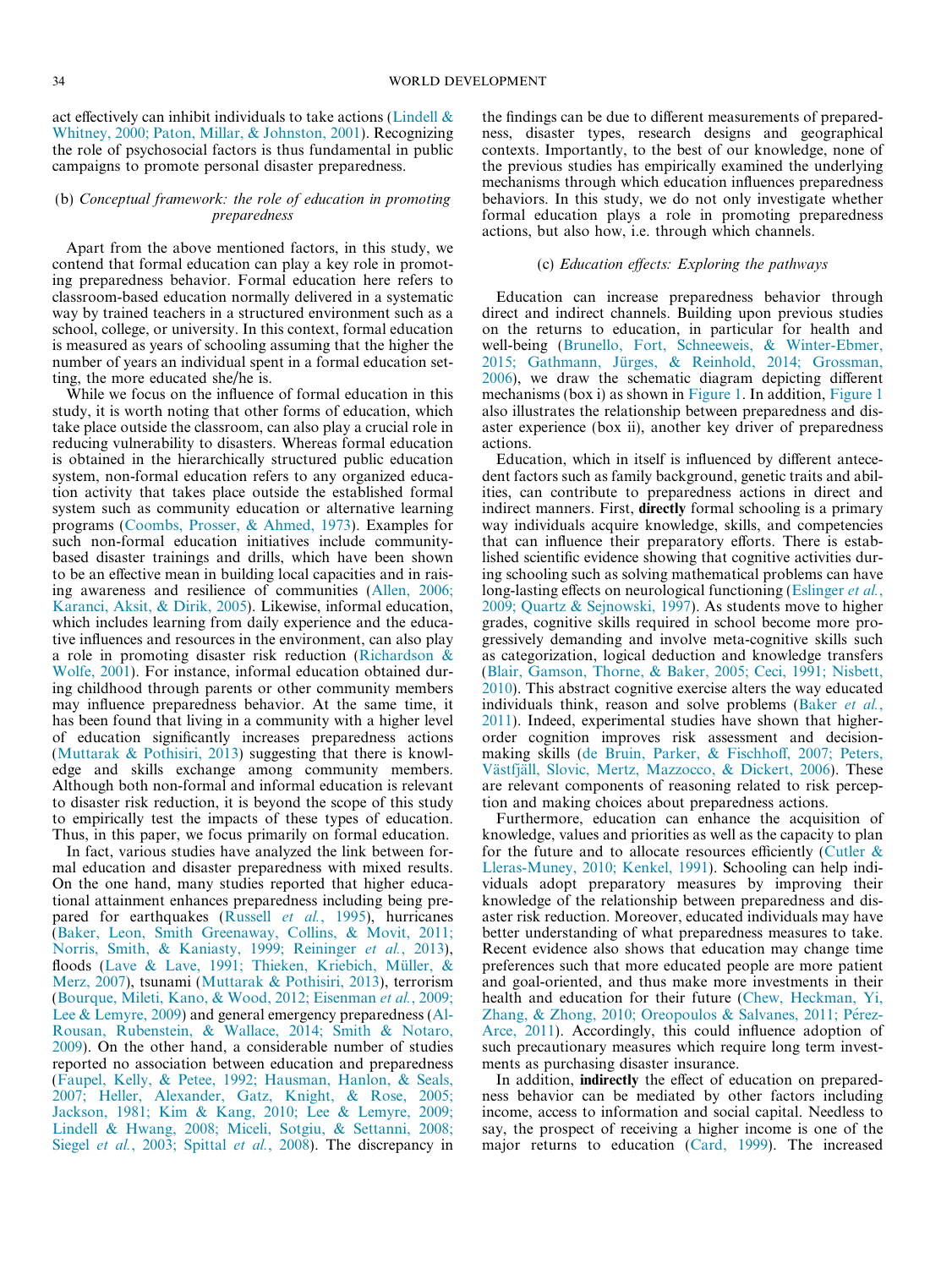<span id="page-3-0"></span>

Figure 1. Flowchart explaining how education influences disaster preparedness and its interplay with disaster experience.

income afforded by high levels of education enables individuals to undertake costly preparatory measures such as purchasing disaster insurance or flood protection devices accordingly. Moreover, many empirical studies have shown that people with more years of formal education have access to more sources and types of information [\(Cotten & Gupta, 2004;](#page-14-0) [Neuenschwander, Abbott, & Mobley, 2012; Wen, Rissel,](#page-14-0) [Baur, Lee, & Simpson, 2011](#page-14-0)). The more educated are found to be better informed and subsequently more likely to make use of new information such as on the danger of smoking or HIV/AIDS [\(de Walque, 2007, 2010](#page-14-0)). The level of education is not only highly correlated with access to weather forecasts and warnings but the highly educated are also able to better understand more complex environmental issues such as climate change [\(Rodriguez, Diaz, Santos, & Aguirre, 2007;](#page-15-0) [Xiao & McCright, 2007\)](#page-15-0). Subsequently, access to forecasts and early warnings allow individuals to respond and prepare for the hazards appropriately.

Another important channel through which education may increase preparedness activities is via social capital (broadly defined here as social networks, reciprocal ties and social participation), given that educated individuals are commonly found to have higher social capital [\(Huang, van den Brink,](#page-14-0) [& Groot, 2009; Lake & Huckfeldt, 1998](#page-14-0)). The perception of risk and motivations to take preventive action can be transferred via social networks. Likewise, individuals who participate regularly in social activities can benefit from an exchange of useful information and warnings. Indeed, there is evidence that social participation, strong family and community networks and high level of trust are positively associated with preparedness behavior ([Kirschenbaum, 2006;](#page-15-0) [Solberg, Rossetto, & Joffe, 2010; Witvorapong, Muttarak, &](#page-15-0) [Pothisiri, 2015](#page-15-0)).

#### (d) Disaster experience and its interplay with education

Besides education, prior disaster experience is another key factor determining preparedness behavior. Based on our conceptual framework shown in Figure 1, disaster preparedness is promoted through education and disaster experience. Education raises disaster preparedness which in turn reduces the likelihood of being affected by a disaster. Similarly, the households which have experienced loss and damages from disasters in the past learnt about their potential harmful impacts and consequently can become better prepared for future disaster events. Many studies have shown that people who have experienced floods ([Bubeck, Botzen, Kreibich, & Aerts, 2013;](#page-14-0) [Lawrence, Quade, & Becker, 2014; Lindell & Hwang, 2008;](#page-14-0) [Siegrist & Gutscher, 2008\)](#page-14-0), earthquakes [\(Mileti, Fitzpatrick,](#page-15-0) [& Farhar, 1992; Tekeli-Ye](#page-15-0)sil, Dedeoǧ[lu, Tanner, Braun-](#page-15-0)[Fahrlaender, & Obrist, 2010\)](#page-15-0), hurricanes [\(Horney, Snider,](#page-14-0) [Malone, Gammons, & Ramsey, 2008; Sattler](#page-14-0) et al., 2000) and wildfires [\(McGee & Russell, 2003](#page-15-0)) are more likely to prepare for a future event.

Theoretically, previous disaster experience may influence preparedness behavior through channels similar to education. Hazard awareness and risk perception, for example, are closely related to prior disaster experience. Having been affected by and surviving a disaster may increase awareness about the potential for destruction, demonstrate benefits of preparation and evacuation, and enhance knowledge on how to recover in its aftermath as well as how to cope with subsequent disaster threats ([Sattler](#page-15-0) et al., 2000). This in turn increases preparedness behavior likewise.

While disaster experience appears to be a key driver of disaster preparedness behavior, certainly it is not an ideal way to promote household/individual adoption of precautionary measures. The fundamental question hence is how to increase risk awareness for people who have not been affected by disasters so far. Here we argue that education can substitute disaster experience such that highly educated individuals can understand the disaster risks and anticipate the impacts without first-hand experience. If this argument holds, we expect to find an interplay between disaster experience and education in shaping preparedness behavior.

## 3. RESEARCH DESIGN AND METHODS

#### (a) Study areas: The Philippines and Thailand

#### (i) Survey designs

Data from two Southeast Asian Countries, the Philippines (PH) and Thailand (TH), are employed for the analysis ([Figure 2\)](#page-4-0). With diverse socio-economic backgrounds of the populations and different exposure to disaster risk, the two countries represent well-suited cases for this study. The survey data used in both countries were collected by the authors which allowed us to tailor the research instruments to our research questions and to reach a high degree of comparability between the cases.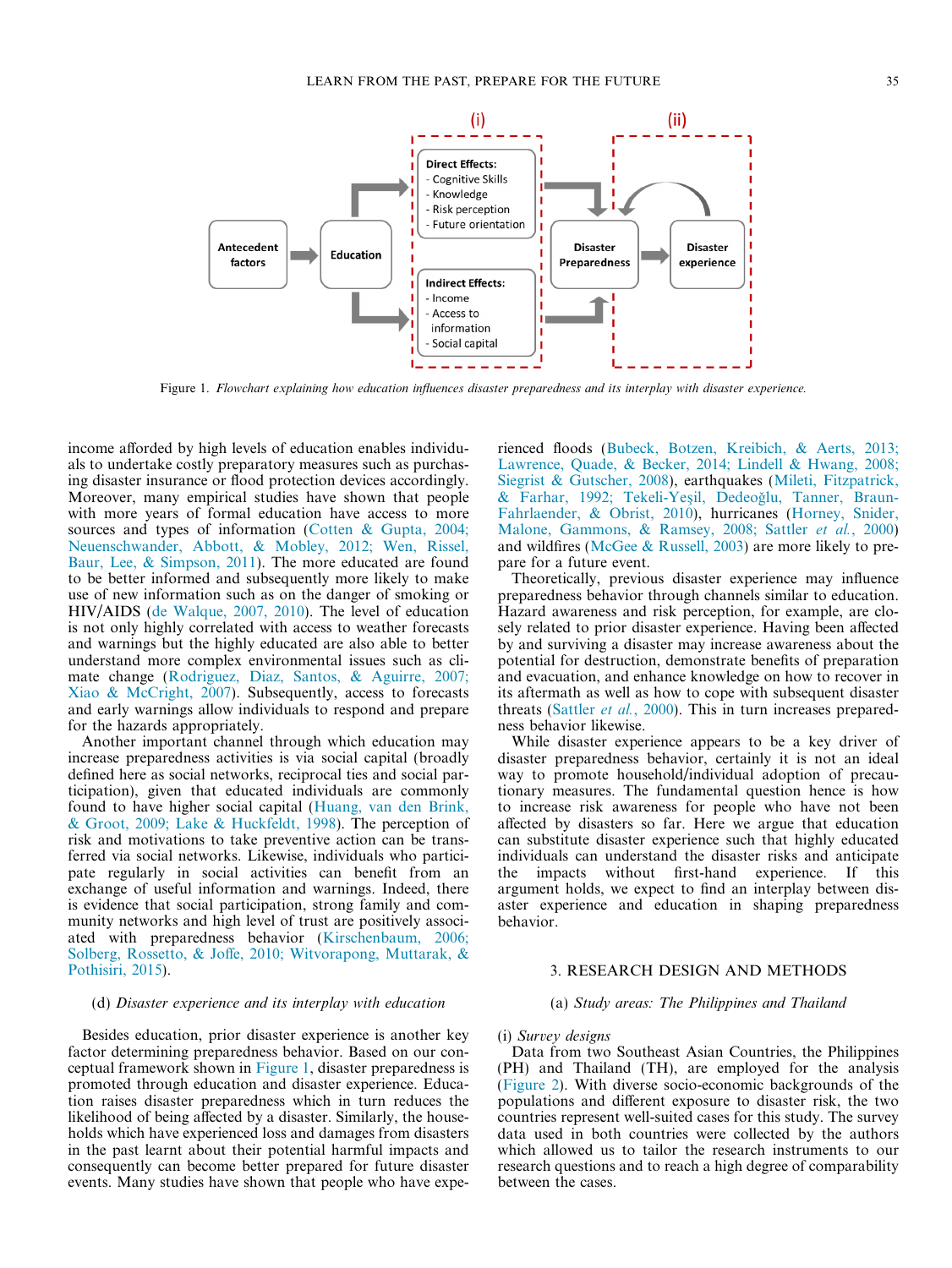<span id="page-4-0"></span>

Figure 2. Map of study areas in the Philippines and Thailand.

The data for the **Philippines** were collected in Masinag, Batasan, and Montalban, three low-income districts in Metro Manila and the nearby province of Rizal with a rural, periurban population. The data collection was part of a research project on health vulnerabilities in impoverished neighborhoods and the role of community-based health programs in improving the living condition of poor households. Interviews were conducted with female members of a social development organization, the Kasagana-Ka Development Center Inc. (KDCI), which offers various health services to its members as part of a community health program. In most cases, the respondents were female household heads. A two-stage cluster sampling was employed: First, a sample of neighborhoods was randomly selected as primary sampling units. The target population consisted of people who lived in neighborhoods where our partner organization was active and who did not have access to the health program at the time of the survey. In the second step, respondents were randomly drawn from the group of KDCI members in the selected neighborhoods.

The data were collected using face-to-face interviews in February 2014. In total, 889 respondents (aged 20–75 years) were interviewed using standardized questionnaires. Although the data are based on a probability sampling approach, its generalizability is restricted to the members of our partner organization who lived in the neighborhoods which fulfilled the specified criteria. Still, we believe that the sample selected for this study is meaningful and represents an interesting case which is informative to test our central hypotheses. The three study areas in the Philippines have been frequently affected by natural calamities in the past with devastating consequences for the local communities. Primarily, these areas are exposed to risks of floods, landslides and storm damages caused by the numerous typhoons that hit the country with an average of 20 tropical storms per year ([Brower, Magno, & Dilling,](#page-13-0) [2014\)](#page-13-0). Furthermore, all three areas have a significant earthquake hazard as they are located at close range of the Marikina Valley Fault System.

The Thai data were obtained from a representative household survey of three provinces, namely, Phang Nga, Kalasin, and Ayutthaya. The survey purposively selected the three provinces with different hazard exposure in order to investigate household responses to climate change and natural disasters. The province of Phang Nga, located along the Indian Ocean coastline, was strongly affected by the 2004 Asian Tsunami with 4,224 deaths, accounting for 78% of the death toll from the 2004 tsunami in the country. The interior province of Ayutthaya is situated on the low-lying area in the central plains and is exposed to frequent flooding. Kalasin is located in the northeast and is particularly prone to drought but floods and windstorms are also not uncommon. The survey was conducted based on a stratified two-stage sampling design with villages and housing blocks as primary sampling units. In stage two, a random sample of 25% of districts in the selected provinces, 25% of villages in the selected districts and 25% of households in the selected villages was drawn for interview. Interviews were conducted face-to-face with one male or female member aged 15 or above from each household. The survey was carried out between May—August 2013 with 1,310 respondents participating in the study. Further information about the survey can be found in [Basten, Muttarak, and Pothisiri \(2014\).](#page-13-0)

#### (ii) Education systems in the Philippines and Thailand

The schooling systems in the Philippines and in Thailand share some similarities. In Thailand, formal education consists of at least 12 years of basic education which is divided into six years of elementary and six years of secondary education. Students typically enter elementary school at the age of six. In the past decades, there were major reforms in the schooling system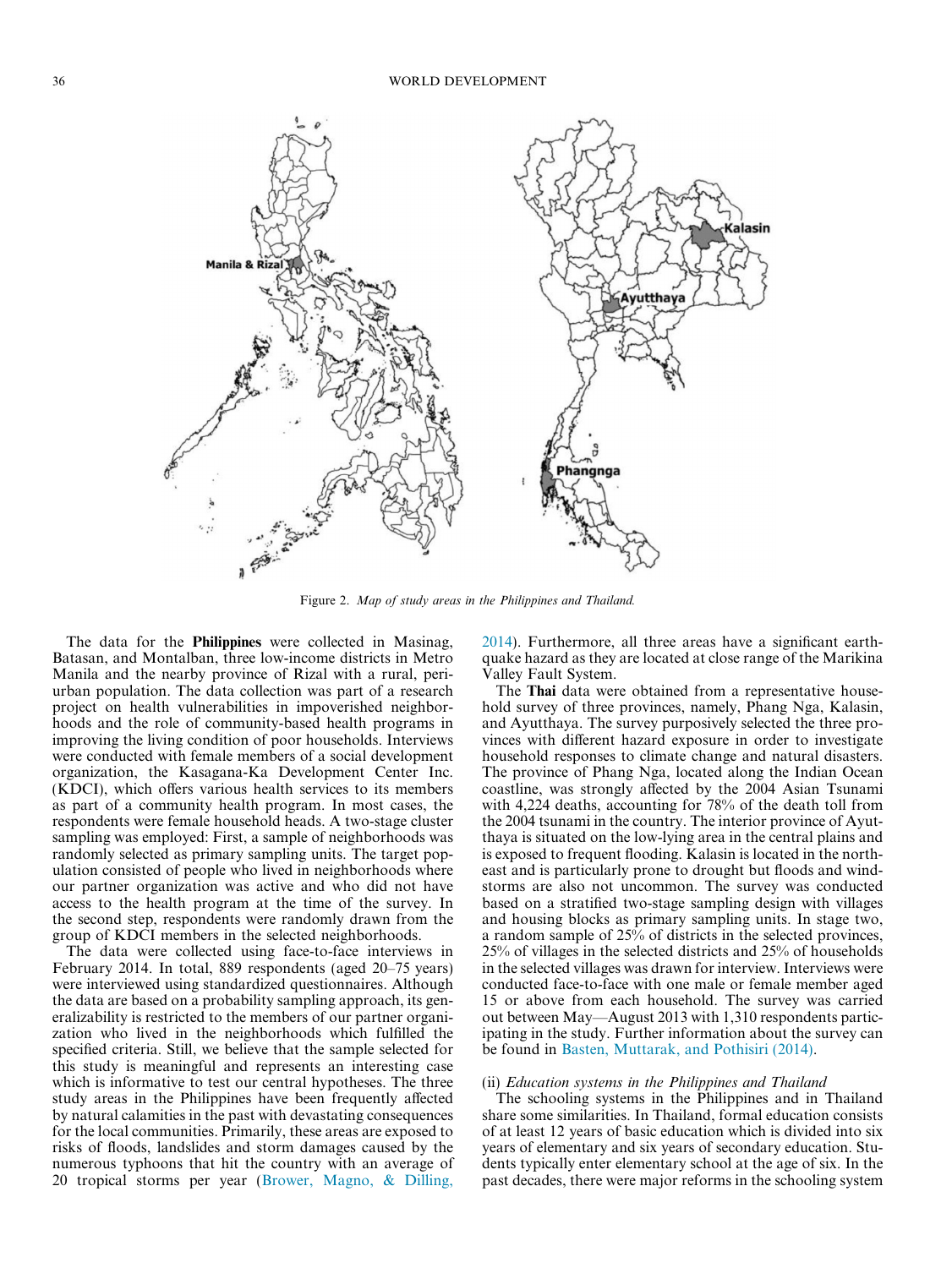such as changes in the national curricula and compulsory school age, which was extended to 15 years of age ([Chankrajang &](#page-14-0) [Muttarak, 2017\)](#page-14-0). In the Philippines, the last major schooling reform took place in 2011, when the number of years of basic education was raised from 10 to 13 years (or from 6 to 13 years of compulsory schooling). Prior to that, basic education consisted of six years of elementary school starting at the age of six and four years of high school education. While the educational expansion led to a sharp increase in the primary school net enrollment rates from 76% to 92% during 1973–2014 in Thailand, the rates fluctuated around a high average of 90% in the Philippines, where early school reforms led to improved access to basic education for large parts of the population.

In the Philippines, disaster preparedness lessons and trainings were only recently integrated into primary and high school curricula. Educational institutions were mandated by the country's Disaster Risk Management Act of 2010 to hold regular flood, typhoon, and earthquake drills [\(Republic of the](#page-15-0) [Philippines, 2011\)](#page-15-0). Despite this, many schools have not yet started to fully implement disaster preparedness modules in their educational program. In Thailand, to our knowledge, disaster education has not yet been incorporated into the formal school curriculum. While disaster education programs may increase disaster risk awareness and knowledge and consequently preparedness actions, there is limited empirical evidence supporting the effectiveness of such initiatives ([Barakat, Bengtsson, Muttarak, & Kebede, 2016\)](#page-13-0).

### (b) Measurement

The paper aims to explore the role of education, disaster experience and a set of potential mediating factors in explaining a person's tendency to undertake preparedness measures. The variables used in the analysis and their measurement are described below.

#### (i) Dependent variables

Disaster preparedness is measured in two steps. The first outcome is a binary variable coded one if the household has taken any preparedness measures against disasters and zero otherwise. If so, secondly, the respondents were asked to identify all precautionary measures that were undertaken. The answers are categorized into five categories (none, one, two, three, four, and five or more preparedness measures). The resulting ordinal variable—the number of preparedness measures taken—allows us to consider not only whether a household was prepared at the time of the surveys, but also to what extent.

#### (ii) Explanatory variables

Education is measured as years of schooling up to tertiary education (college, university, vocational training, etc.) in the Philippines. In Thailand, detailed categories of the respondents' highest level of education are used to construct the variable year of schooling. Note that this variable is based on a quantifiable notion of formal education and does not consider softer aspects of education e.g., informal education which may as well play a key role.

Disaster experience is measured as a dummy variable which takes the value one if the household has been affected by a natural disaster in the past three years. Those who experienced housing damages, damages to livelihoods and/or injuries or loss of household members are defined as being affected by a disaster. We chose to confine disaster experience to people who directly experienced loss and damages because preparedness behavior is largely determined by the severity of exposure ([Norris](#page-15-0) et al., 1999). In our measurement of disaster experience, three years were chosen as a reference period to minimize recall biases. Also, since it has been shown that the duration of people's memory of specific disaster events is limited ([Kirkby,](#page-14-0) [1974](#page-14-0)), we expect disasters that occurred in the near past to be more influential for household decision making.

We also experimented with other measures capturing disaster affectedness such as the total number of disasters experienced, the number of injured or killed household members and the total damage encountered. We found that the binary variable whether a household experienced a disaster had the strongest predictive power in our models compared to other measures, which are strongly influenced by outliers (i.e. few households experienced many major disaster events). Therefore, in our analysis, we focus on the binary measure which captures both damage to material values and personal losses.

#### (iii) Mediating factors

Household income per capita, measured in local currency and divided by 1,000 serves as an indicator of economic resources. Cognitive skills are measured using a word recall test where respondents were read a list of 10 simple nouns and asked to promptly repeat as many of those words as possible in any order. Although word recall is designed to estimate episodic memory abilities, it has been shown to be strongly correlated with cognitive abilities (Oberauer, Süß, [Schulze, Wilhelm, & Wittmann, 2000](#page-15-0)).

In the Philippines, we additionally test for future orientation (time preference) based on a hypothetical choice set. Respondents were asked a series of questions in which they had to choose between receiving a fix amount of 10,000PHP ( $\sim$ 220\$) in one year or a gradually decreasing amount immediately ([Benzion, Rapoport, & Yagil, 1989; Shelley, 1993](#page-13-0)). A person's future orientation is approximated based on his/her willingness to wait for the larger amount. Taking preparedness actions involve immediate costs and delayed benefits. People with future-oriented time preferences thus should be more likely to adopt preparedness measures since they value future outcomes more than immediate ones. In addition, we measure *risk prefer*ence using a self-assessment test of a person's general willingness to take risks [\(Dohmen, Falk, Huffman, Sunde, Schupp, &](#page-14-0) [Wagner, 2011\)](#page-14-0). Attitudes toward risk can potentially be related to adoption of preventive measures such as purchasing of disaster insurance to insure against catastrophic events.

In Thailand, we assess disaster risk perception by asking the respondents to estimate the possibility of major disasters in their community in the next five years given the choices: very unlikely, somewhat unlikely, somewhat likely and very likely. Moreover, the respondents were also asked about climate change perception i.e. how they perceive the impact of climate change on their family (very weak, weak, moderate, strong and very strong).

Finally, we consider the role of *social capital* in both countries. Note that the measurement of social capital differs in the two countries due to different questions used in the surveys. Social capital is measured as access to help in the neighborhood in the Philippines and voluntary participation in community activities in Thailand. The former denotes social support available while the latter represents civic engagement and social participation. Although the measurements in the two countries capture different dimensions of social capital, broadly speaking they both depict the strength of embeddedness within the social networks in the community ([Coleman,](#page-14-0) [1988](#page-14-0)). While it is not possible to directly compare the level of social capital between the two countries, we assume that individuals with greater social support and who are more engaged in community activities also have better access to information, expertise and material resources through their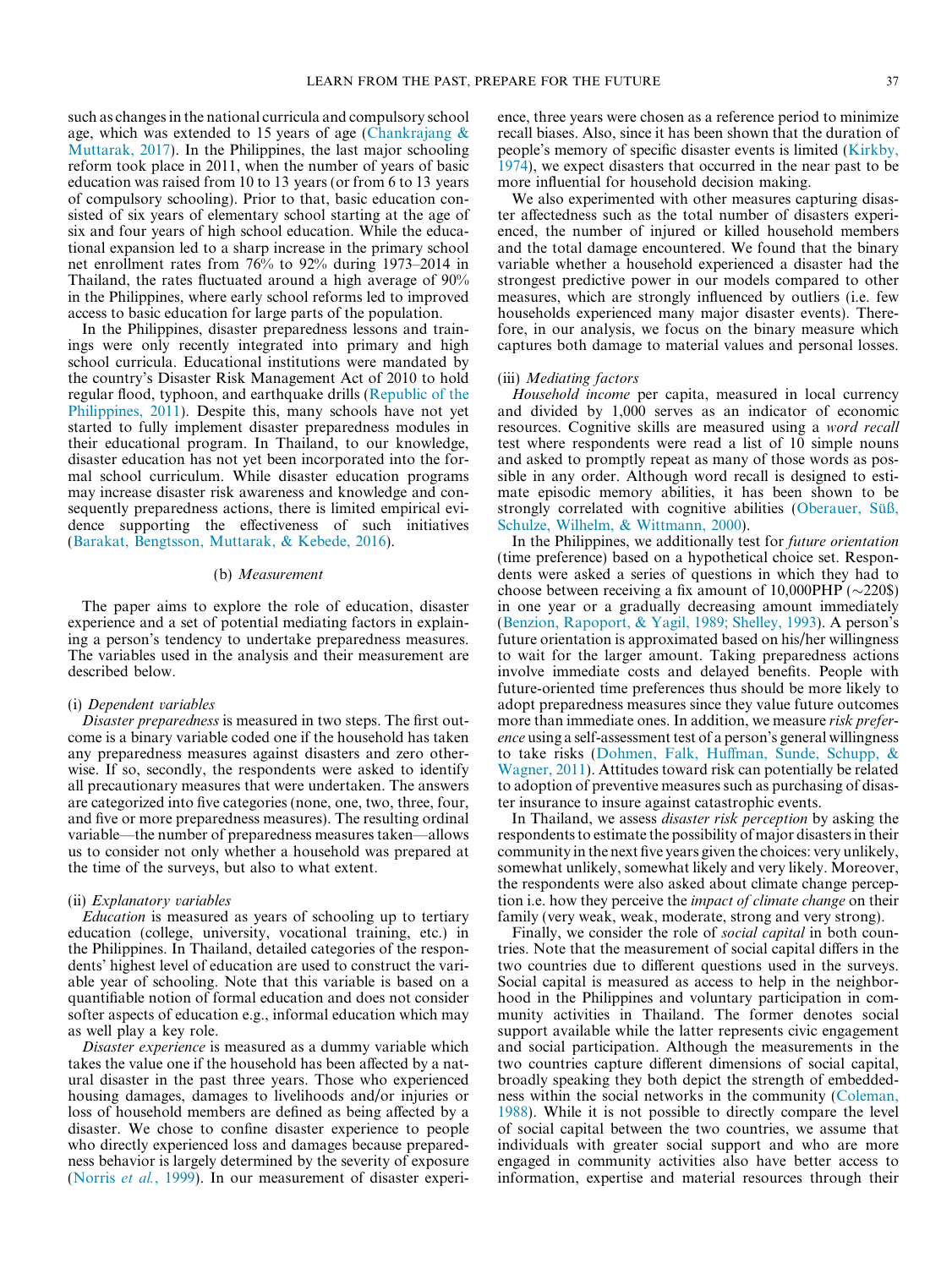<span id="page-6-0"></span>social networks. These are assets which in turn are useful in preparations against disasters ([Witvorapong](#page-16-0) et al., 2015).

The summary statistics of all variables used in the analysis including additional information on their measurement are presented in [Table 5](#page-16-0) in the Appendix.

## (iv) Control variables

Furthermore, a set of additional variables that have been shown to be relevant in the literature are accounted for. We control for socio-demographic and household characteristics including age, sex (Thailand only), years of residence in the neighborhood (the Philippines only) or in the household (Thailand only), marital status, employment status, self-rated health, household size, proportion of preschool children aged  $5$  and proportion of older persons aged  $>65$  in the household and proportion of household members with at least secondary education. To account for geographical characteristics potentially related to exposure to natural hazards, we control for community dummies and information about whether the household is located near a river  $(<200 \text{ m})$ , near the sea  $(<1$  km) or near a mountain  $(<200$  m).

In the Philippines, there is additional information on early work experience (before age 12) as a proxy for family wealth in childhood. Parental education background is measured with two dummy variables that indicate whether the mother and/or the father have obtained some secondary education. In addition, dummies that take the value one if the mother or father died early or was unknown to the child are added. In Thailand, controls for whether the household owns the house and land where the family lives are also included.

#### (c) Estimation strategy

Two different outcome measures: (1) being prepared (binary); and (2) number of preparedness measures undertaken (ordinal) are used in the statistical analysis. The probability of taking preparedness actions (a binary outcome) is estimated using logit models while the ordinal outcome is analyzed using ordered logit estimation. All standard errors are clustered at the neighborhood (the Philippines,  $m = 72$ ) and village level (Thailand,  $m = 35$ ). We check for the robustness of our results using different functional specification (poisson and tobit for the non-categorized, continuous outcome) and estimation procedures (multilevel modeling). All reported results are robust to the use of different procedures, lending support to the reliability of our findings.

For the empirical analysis, first, we estimate a baseline model with education  $E$ , disaster experience  $X$ , and a set of control variables C on the right-hand side of the equation to test for the effects of education and experience on disaster preparedness. The baseline model is then gradually extended by including a set of mediating variables  $Z$  that have been identified as potentially relevant to disaster preparedness in the literature. Each mediating variable is expected to: (1) have an effect on preparedness levels; and (2) explain part of the education effects. In general form, the baseline and extended models can be written as follows:

$$
Y = f(E, X, C) \tag{1}
$$

$$
Y = f(E, X, Z, C) \tag{2}
$$

The estimation procedure allows us to: (1) investigate the association between education and disaster preparedness; and (2) test whether and to what degree the relationship between education and disaster preparedness is explained by the mediating factors Z.

Following the principles of path analysis, the effect of education on disaster preparedness is decomposed into two parts: (1) an *indirect effect* (the part mediated by  $Z$ ); and (2) a *direct*  $effect$  (the part unmediated by  $Z$ ). Unlike in linear models, decomposing direct and indirect education effects, which are mediated through another factor, is not straightforward in models with a non-linear functional form such as logit or ordered logit. In these models, gradual inclusion of additional mediating factors leads to rescaling due to variation in the included variables. This makes a direct comparison of the effects between the baseline and extended model as in linear estimation impossible. Here we employ the KHB method developed by [Karlson, Holm, and Breen \(2012\)](#page-14-0) which offers a way to handle rescaling problems and to consistently compare coefficients of non-linear nested models.

The KHB method follows a two-step procedure. First, the mediating factor Z is regressed on the original explanatory variable  $E$ , i.e. years of education in our case. From this estimation the residual  $R$  is derived.  $R$  captures the share in variation in the mediator that is not related to the explanatory variable, but caused by another factor. In the second step, the residual is included in the reduced baseline model in which the outcome is regressed on the explanatory variable not controlling for the mediator. The inclusion of the residual does not change the coefficient of the explanatory variable as R is, by construction, unrelated to  $E$  (only marginal changes may occur). However, by including  $R$  in the model, we capture both the variation in  $Z$  that is explained by  $E$  (contained in the coefficient of  $E$ ) and the variation unexplained by  $E$  (contained in the coefficient of  $R$ ). The underlying functional scale of the model, which would have changed if we had simply extended the reduced model by  $Z$ , is thus harmonized between the baseline and extended model making a direct comparison of the effects possible. The KHB method further tests if the occurring difference in effect sizes between the baseline and extended models is significantly different from zero i.e. if the mediating factor significantly explains part of the education effects.

## 4. RESULTS

#### (a) Descriptive results

[Figure 3](#page-7-0) displays the distribution of preparedness actions taken by type of measure and country. These elicit important differences between the two countries. Overall, disaster preparedness is higher in the Philippine sample: 76% reported undertaking disaster preparedness actions as compared to only 32% in Thailand. Similar to overall disaster preparedness, the Philippine sample shows a higher degree of activities carried out for most preparedness measures, except for setting up of a family evacuation plan. For example, more than 50% of the respondents in the Philippines reported having stockpiled food at home in order to be self-reliant in case a disaster strikes as compared to only 14.4% in Thailand. It is also noticeable that while food storage, emergency kit preparation, structural upgrades and setting of a family emergency plan are common in both countries, very few respondents—6.3% in the Philippines and 1.4% in Thailand—reported to have a disaster insurance.

#### (b) Results from baseline models

[Table 1](#page-7-0) reports the results of the baseline specification from the logit and ordered logit models for the Philippines and Thailand with coefficients presented in odds ratios.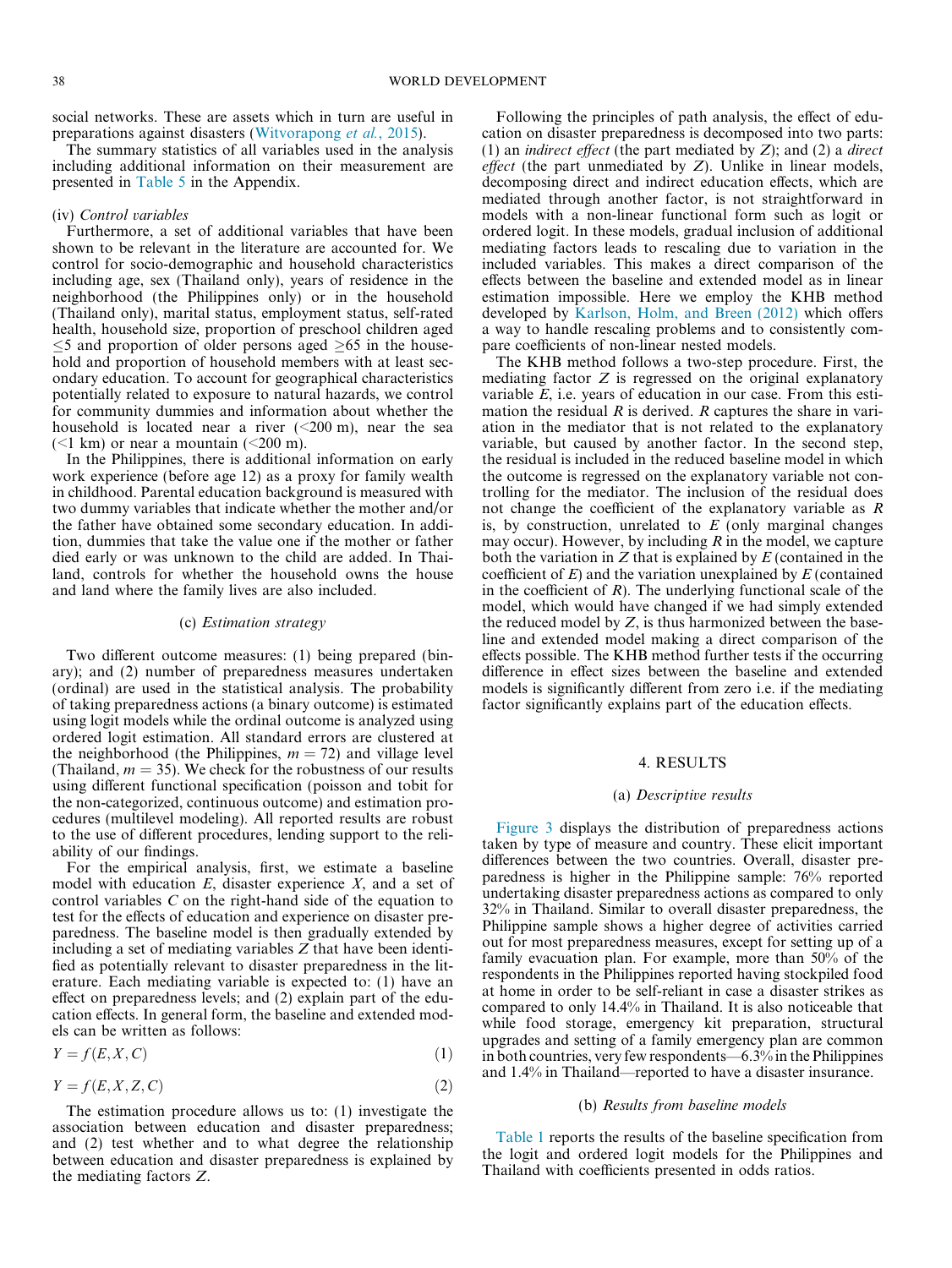<span id="page-7-0"></span>

Figure 3. Disaster preparedness measures by country.

Table 1. Baseline specification: logit and ordered logit models of disaster preparedness

|                                     |              | Philippines              |                 |                          | Thailand                 |         |                                 |         |  |  |
|-------------------------------------|--------------|--------------------------|-----------------|--------------------------|--------------------------|---------|---------------------------------|---------|--|--|
|                                     | Preparedness |                          | No. of measures |                          | Preparedness             |         | No. of measures                 |         |  |  |
| Years of education                  | $1.063^{+}$  | [0.034]                  | $1.054*$        | [0.027]                  | $1.041^{+}$              | [0.025] | $1.046*$                        | [0.023] |  |  |
| Disaster experience                 | $2.838***$   | [0.759]                  | $1.880***$      | [0.330]                  | $2.664***$               | [0.844] | $2.458***$                      | [0.752] |  |  |
| Age group 30–39                     | 0.687        | [0.244]                  | 0.906           | [0.249]                  | $1.628*$                 | [0.344] | 1.388                           | [0.329] |  |  |
| Age group 40-49                     | 0.917        | [0.319]                  | 1.035           | [0.250]                  | 1.344                    | [0.324] | 1.230                           | [0.260] |  |  |
| Age group 50-59                     | 0.854        | [0.325]                  | 0.774           | [0.210]                  | 0.927                    | [0.244] | 0.870                           | [0.202] |  |  |
| Age group $> 60$                    | 0.615        | [0.310]                  | 0.54            | [0.203]                  | 1.148                    | [0.281] | 1.063                           | [0.239] |  |  |
| Health status                       | 1.048        | [0.037]                  | $1.064*$        | [0.032]                  | 1.086                    | [0.199] | 1.109                           | [0.198] |  |  |
| Married/Cohabiting                  | 1.094        | [0.181]                  | 1.068           | [0.110]                  | 1.220                    | [0.270] | 1.251                           | [0.264] |  |  |
| Currently working                   | 0.993        | [0.292]                  | 1.156           | [0.240]                  | 0.784                    | [0.170] | 0.864                           | [0.164] |  |  |
| Female                              |              |                          |                 |                          | 1.284                    | [0.200] | $1.308*$                        | [0.162] |  |  |
| Mother has secondary education      | 1.086        | [0.293]                  | 0.948           | [0.178]                  | $\overline{\phantom{0}}$ |         |                                 |         |  |  |
| Father has secondary education      | 1.166        | [0.244]                  | $1.440*$        | [0.251]                  | $\overline{\phantom{0}}$ |         |                                 |         |  |  |
| Started working at age $\leq 12$    | $0.573*$     | [0.138]                  | 0.705           | [0.164]                  | $\overline{\phantom{0}}$ |         | $\hspace{0.1mm}-\hspace{0.1mm}$ |         |  |  |
| Household size                      | $0.879***$   | [0.041]                  | $0.921*$        | [0.034]                  | 0.945                    | [0.043] | 0.945                           | [0.044] |  |  |
| % children (aged $\leq$ 5) in hh    | $1.017***$   | [0.006]                  | $1.007^{+}$     | [0.004]                  | 0.999                    | [0.006] | 0.999                           | [0.005] |  |  |
| % older people (aged $> 65$ ) in hh | 0.998        | [0.011]                  | 0.995           | [0.010]                  | 1.000                    | [0.006] | 0.998                           | [0.005] |  |  |
| % with secondary education in hh    | 1.008        | [0.005]                  | 1.004           | [0.004]                  | 0.999                    | [0.002] | 0.999                           | [0.002] |  |  |
| Years of residence                  | $1.024*$     | [0.011]                  | 1.008           | [0.008]                  | 0.994                    | [0.005] | 0.996                           | [0.005] |  |  |
| Own house                           |              | $\overline{\phantom{0}}$ |                 |                          | 1.142                    | [0.319] | 1.173                           | [0.330] |  |  |
| Own land                            |              |                          |                 | $\overline{\phantom{m}}$ | 1.301                    | [0.267] | 1.213                           | [0.226] |  |  |
| House located near coast            |              |                          |                 |                          | $4.133***$               | [1.768] | $2.532***$                      | [0.759] |  |  |
| House located near river            | 0.965        | [0.219]                  | 0.933           | [0.195]                  | 0.988                    | [0.215] | 1.015                           | [0.200] |  |  |
| House located near mountain         | $0.692^{+}$  | [0.147]                  | 0.862           | [0.155]                  | 1.347                    | [0.686] | 1.526                           | [0.821] |  |  |
| Area 2                              | $1.779*$     | [0.507]                  | $2.041***$      | [0.469]                  | $0.390*$                 | [0.179] | $0.404*$                        | [0.178] |  |  |
| Area 3                              | 1.320        | [0.321]                  | 1.340           | [0.262]                  | 0.965                    | [0.373] | 1.026                           | [0.389] |  |  |
| Observations                        | 872          |                          | 872             |                          | 1,152                    |         |                                 | 1,152   |  |  |
| Pseudo $R^2$                        | 0.066        |                          | 0.033           |                          | 0.112                    |         | 0.058                           |         |  |  |
| <b>AIC</b>                          | 942.8        |                          | 2,606.6         |                          | 1,326.2                  |         | 2,361.5                         |         |  |  |

 $^+p < 0.1, \, {}^{\ast}p < 0.05, \, {}^{\ast\ast}p < 0.01, \, {}^{\ast\ast\ast}p < 0.001.$ 

Notes: Cell entries are odds ratios with robust standard errors in parentheses. Standard errors are clustered at the neighborhood level (PH) or village level (TH). Dummy variables of whether mother and/or father are unknown (PH) are not displayed.

In line with the previous studies, we find that education and disaster experience positively influence the propensity to undertake precautionary actions in both countries and for both outcome measures. According to the logit models, an additional year of schooling raises the odds of undertaking preparedness measures by 6.3% in the Philippines and by 4.1% in Thailand. Likewise, disaster experience exhibits a strongly significant effect on disaster preparedness in all esti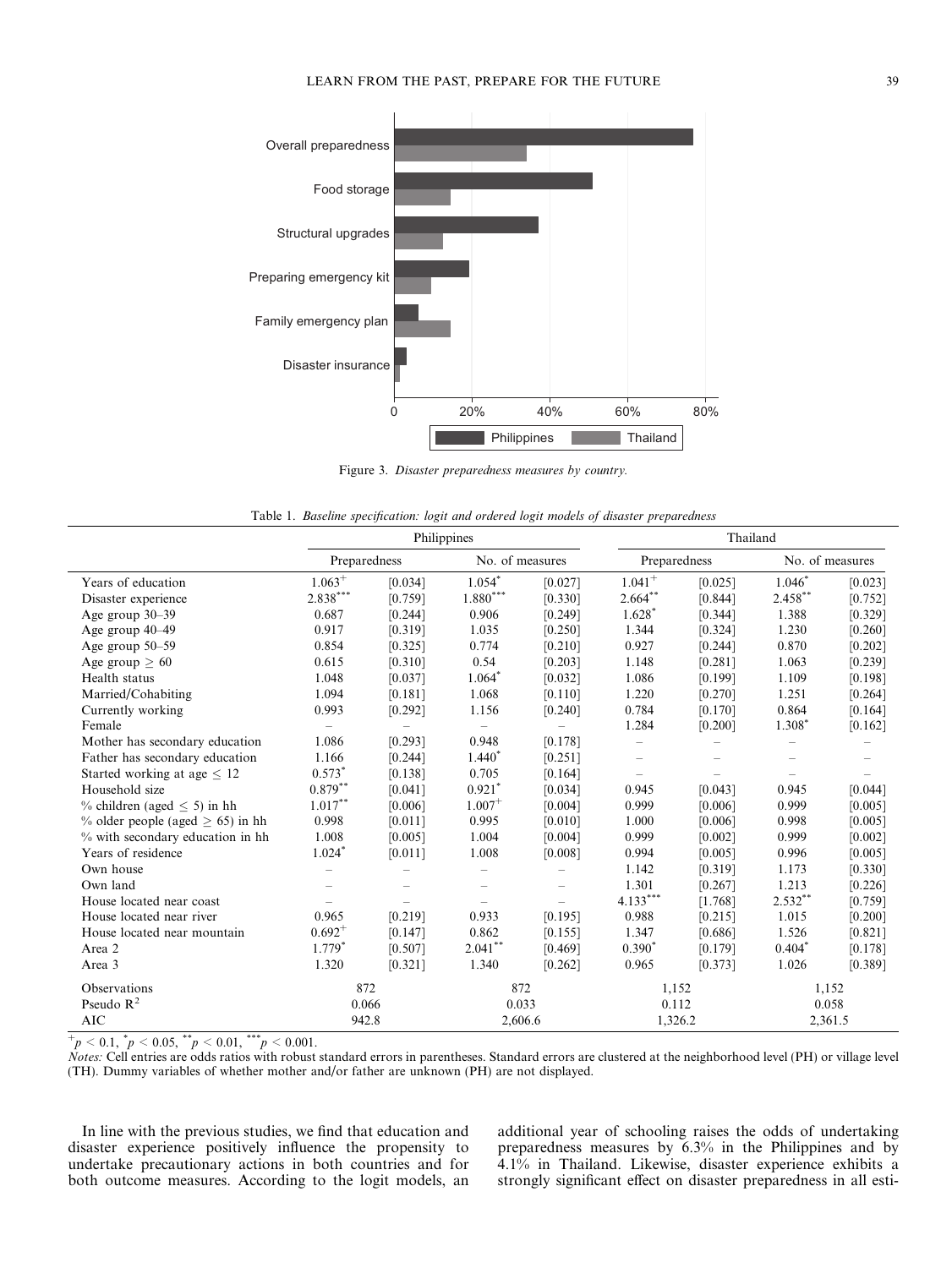mations. Based on the logit models, having been affected by a disaster in the past 3 years raises the odds of being prepared 2.8 and 2.7 times in the Philippines and Thailand, respectively. Similarly, the effects of disaster experience are mirrored in the ordered logit regressions.

Apart from education and disaster experience as main explanatory variables, other factors also influence the preparedness level. In the Philippines, households with greater share of children are more likely to undertake preparedness measures. An increase of 10% in the proportion of household members aged  $\leq$  s leads to an increase in the odds of preparedness by 17% in the logit and 7% in the ordered logit models. Households with a larger number of household members, on the other hand, have a smaller probability of taking preparedness actions, which might reflect wealth or social background effects. Furthermore, based on the ordered logit estimation, we find weak evidence in the Philippines that father's education level has a positive effect on respondent's tendency to be prepared. Moreover, respondents who started working at early age, those who have only recently moved to a neighborhood, and those with poor health express a lower level of disaster preparedness. The first two effects are only statistically significant in the logit models while the latter effect is only significant in the ordered logit model. Disaster preparedness also varies considerably with geographical locations. The respondents from Montalban, the peri-urban area at the outskirts of Metro Manila, are significantly more likely to undertake preparedness measures than the respondents from Batasan, a neighborhood rarely affected by natural disasters.

In Thailand, among the control variables, the geographical location seems to matter most. Living close range to the shoreline (<1 km) is positively related with disaster preparedness. At the same time, the respondents from Kalasin, one of the internal regions, express a significantly lower degree of preparedness as compared to the respondents from Phang Nga, the region most strongly affected by the 2004 Tsunami. Besides, there is some evidence for a gender effect in the ordered logistic regressions, with women being more likely to carry out higher number of preparedness measures than men.

## (c) Decomposing education effects

Both in the Philippines and Thailand, we find that education positively influences whether people undertake preparedness actions. In this section, we empirically test for different direct and indirect underlying mechanisms that might explain the observed relationships. First, the effects of potentially relevant mediating factors on disaster preparedness are estimated using the standard logit and ordered logit specification. In a second step, we consider changes in education effects between the reduced baseline and extended models to determine the explanatory power of the mediators using the KHB method designed for non-linear nested models.

In [Table 2](#page-9-0), the baseline model is gradually extended by various potentially relevant mediators: household income, cognitive ability, future orientation, risk attitude, and social capital in the Philippines; and household income, cognitive ability, risk perception, felt impact of climate change and social capital in Thailand. For brevity, only the findings from the ordered logit estimation are reported in [Table 2.](#page-9-0) The estimates for the control variables are not included and the full models are presented in the Appendix ([Tables 6 and 7](#page-17-0)). The logit model results, which widely confirm the ordered logit findings, are available upon request.

Household income per capita and word recall are included in the models as first potential mediating factors. Both for the Philippine and Thai data, neither income nor word recall exhibits a significant effect on disaster preparedness. Furthermore, future orientation, included in model 3 for the Philippines does not show a significant effect on disaster preparedness either.

In the subsequent models, variables that measure concepts related to risk attitudes and perception are considered. While risk attitudes in the Philippines do not explain differences in preparedness behavior, we find a strongly significant positive effect of risk perception in Thailand. Compared to the reference group who perceives disaster risks to be very low, the respondents who perceive a moderate or high disaster risk are 2.4 and 2.6 times more likely to undertake preparedness measures, respectively. Similarly, perceiving that climate change has substantial impact on the family increases the odds of being in the group undertaking most preparedness measures by 1.8 times.

Next, variables that capture dimensions of social capital (measured as social support in the Philippines and social participation in Thailand) are included. Having higher social capital leads to a significant 86.5% and 107.8% increase in the odds of taking preparedness actions in the Philippines and Thailand, respectively. Indeed, besides the perception of disaster risks, social capital is a strong determinant of disaster preparedness in both countries.

In a final step, a full set of mediating variables is controlled for. The reported effects of all mediators remain robust in the full models. Across all models, education coefficients remain significant although for the Thai data, the size of education coefficients decreases when some of the mediators are included. In the Philippines, on the other hand, the education effects remain relatively stable. The differences in the effect sizes form the basis of the KHB analysis, which is presented in [Table 3.](#page-10-0)

[Table 3](#page-10-0) presents the results from the KHB models where the effects of education on disaster preparedness are disentangled. The first two rows report the total and direct effects of education for the reduced model without and the extended model with the considered mediating factor, respectively. The last row reporting indirect effects shows the difference between the coefficient in the reduced and extended model. Note that the estimates slightly differ between the standard ordered logit models and the KHB estimation. The delta method applied in the KHB procedure tests if the change in coefficients is significantly different from zero i.e. whether the mediating factor confounds education.

In the Philippines, the inclusion of additional factors does not lead to a significant change in the education coefficients. None of the considered theoretically relevant mediators can explain the reported education effects. In Thailand, on the other hand, three of our mediators explain part of the reported education effects. Based on the KHB estimates, disaster risk perception explains 11.1%, perception of the impacts of climate change explains 11.0% and the social capital indicator explains 23.3% of the previously found education effects on disaster preparedness.

#### (d) Interplay between education and experience

Both education and disaster experience can trigger learning processes that lead to increased preparedness levels. If this argument holds, the effects of both variables are expected to depend on each other. We test for the interplay between the two variables in a model which includes an interaction term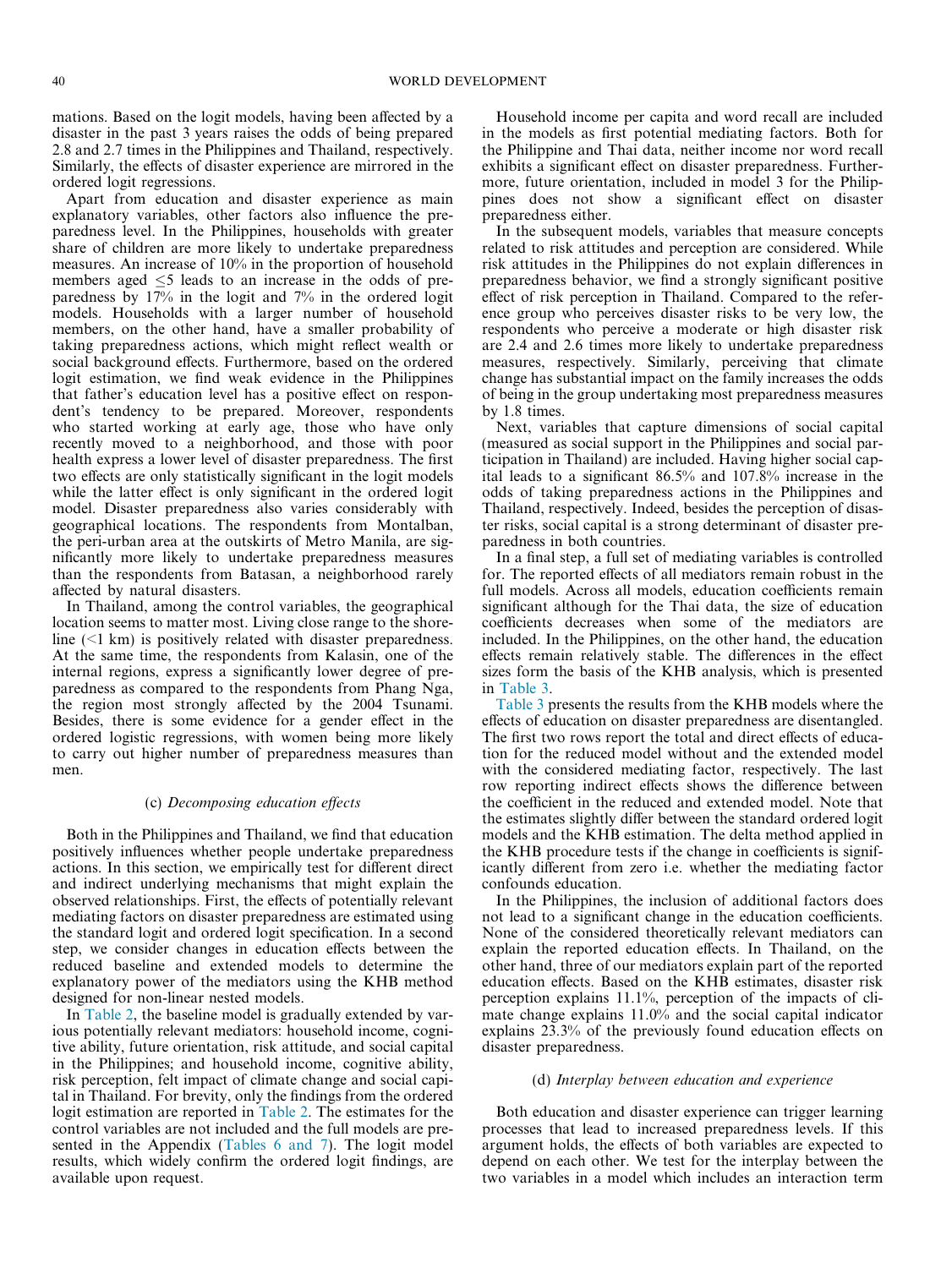<span id="page-9-0"></span>

|                            | $\mathbf{1}$ | $\overline{2}$ | 3           | $\overline{\mathbf{4}}$ | 5           | 6           | $\tau$     |
|----------------------------|--------------|----------------|-------------|-------------------------|-------------|-------------|------------|
| Philippines                |              |                |             |                         |             |             |            |
| Years of education         | $1.054*$     | $1.053*$       | $1.053*$    | $1.055*$                | $1.053*$    | $1.058*$    | $1.055*$   |
|                            | [0.027]      | [0.027]        | [0.027]     | [0.027]                 | [0.027]     | [0.027]     | [0.027]    |
| Disaster experience        | $1.880***$   | $1.881***$     | $1.879***$  | $1.869***$              | $1.898***$  | $1.912***$  | $1.921***$ |
|                            | [0.330]      | [0.329]        | [0.329]     | [0.327]                 | [0.336]     | [0.328]     | [0.328]    |
| Income                     |              | 1.000          |             |                         |             |             | 1.000      |
|                            |              | [0.001]        |             |                         |             |             | [0.001]    |
| Word recall                |              |                | 1.066       |                         |             |             | 1.053      |
|                            |              |                | [0.052]     |                         |             |             | [0.051]    |
| Future orientation         |              |                |             | 1.017                   |             |             | 1.013      |
|                            |              |                |             | [0.019]                 |             |             | [0.018]    |
| Risk attitude              |              |                |             |                         | 0.979       |             | 0.981      |
|                            |              |                |             |                         | [0.026]     |             | [0.027]    |
| Social capital             |              |                |             |                         |             | $1.865***$  | $1.862***$ |
|                            |              |                |             |                         |             | [0.290]     | [0.292]    |
|                            |              |                |             |                         |             |             |            |
| ${\bf N}$                  | 872          | 872            | 872         | 872                     | 872         | 872         | 872        |
| Pseudo $R^2$               | 0.033        | 0.034          | 0.034       | 0.034                   | 0.034       | 0.04        | 0.042      |
| <b>AIC</b>                 | 2,606.6      | 2,607.6        | 2,606.6     | 2,607.8                 | 2,607.9     | 2,590.8     | 2,594.6    |
|                            |              |                |             |                         |             |             |            |
| <b>Thailand</b>            |              |                |             |                         |             |             |            |
| Years of education         | $1.046*$     | $1.052*$       | $1.048^{+}$ | $1.043*$                | $1.042^{+}$ | $1.037^{+}$ | $1.041*$   |
|                            | [0.023]      | [0.021]        | [0.025]     | [0.022]                 | [0.022]     | [0.021]     | [0.019]    |
| Disaster experience        | $2.458***$   | $2.470**$      | $2.468***$  | $2.257***$              | $2.249**$   | $2.335***$  | $2.048*$   |
|                            | [0.752]      | [0.755]        | [0.750]     | [0.685]                 | [0.675]     | [0.692]     | [0.594]    |
| Income                     |              | 0.994          |             |                         |             |             | 0.995      |
|                            |              | [0.006]        |             |                         |             |             | [0.006]    |
| Word recall                |              |                | 0.978       |                         |             |             | 0.956      |
|                            |              |                | [0.054]     |                         |             |             | [0.049]    |
| Moderate risk of disaster  |              |                |             | $2.411***$              |             |             | 2.306**    |
|                            |              |                |             | [0.638]                 |             |             | [0.639]    |
| High risk of disaster      |              |                |             | $2.622***$              |             |             | $2.423***$ |
|                            |              |                |             | [0.755]                 |             |             | [0.713]    |
| Felt climate change impact |              |                |             |                         | $1.806***$  |             | $1.655***$ |
|                            |              |                |             |                         | [0.343]     |             | [0.315]    |
| Social capital             |              |                |             |                         |             | $2.078***$  | $2.060***$ |
|                            |              |                |             |                         |             | [0.357]     | [0.353]    |
| $\cal N$                   | 1,152        | 1,152          | 1,152       | 1,152                   | 1,152       | 1,152       | 1,152      |
| Pseudo $R^2$               | 0.058        | 0.059          | 0.058       | 0.066                   | 0.066       | 0.066       | 0.080      |
| <b>AIC</b>                 | 2,361.5      | 2,362.5        | 2,363.2     | 2,346.4                 | 2,345.5     | 2,344.2     | 2,316.9    |

Table 2. Extended ordered logit models: Exploring the impacts of mediators on disaster preparedness

 $^{+}p < 0.1, \, {^{*}p} < 0.05, \, {^{**}p} < 0.01, \, {^{***}p} < 0.001.$ 

Notes: Cell entries are odds ratios with robust standard errors in parentheses. Standard errors are clustered at the neighborhood level (PH) or village level (TH). All control variables included in the models, but not displayed.

of education (continuous) and previous disaster experience (binary). [Table 4](#page-10-0) presents the results from the logit and ordered logit models investigating the interplay between education and disaster experience. Here only the coefficients of the main variables of interest are displayed (Full results are shown in the Appendix in [Table 8\)](#page-19-0).

Interestingly, when the interaction term between education and experience is included in the model, both the main effects of education and experience increase. The interaction term itself is negative and statistically significant revealing an important interplay between the two factors. Similar to the results in [Table 1](#page-7-0), respondents with prior disaster experience have higher levels of disaster preparedness. For education, however, we find that the effect differs significantly by disaster experience. The significant and negative interaction term implies that education has a positive influence on disaster preparedness only for those who have not yet experienced a disaster in the past. For the group with disaster experience, on the other hand, we find that the education effect almost cancels

out suggesting that disaster affectedness boosts preparedness for the more and less educated to a similar level. The interplay between the two variables is illustrated for both countries in the plot of marginal effects in [Figure 4](#page-11-0).

Note that controlling for relevant demographic and socioeconomic factors, the average preparedness level in the Philippines remains about 40% higher than in Thailand. Despite these differences in preparedness levels, we can observe the same systematic pattern with respect to the interplay between education and experience on disaster preparedness. Education significantly raises preparedness actions for those who have not been affected by a disaster in both countries. For the group with disaster experience, however, there seems to be no particular relationship between education and preparedness behavior as depicted by a flat line in both countries. Interestingly, education seems to allow the non-affected individuals to reach a preparedness level almost as high as their counterparts with previous disaster experience. Indeed, this suggests that education can be an effective mean to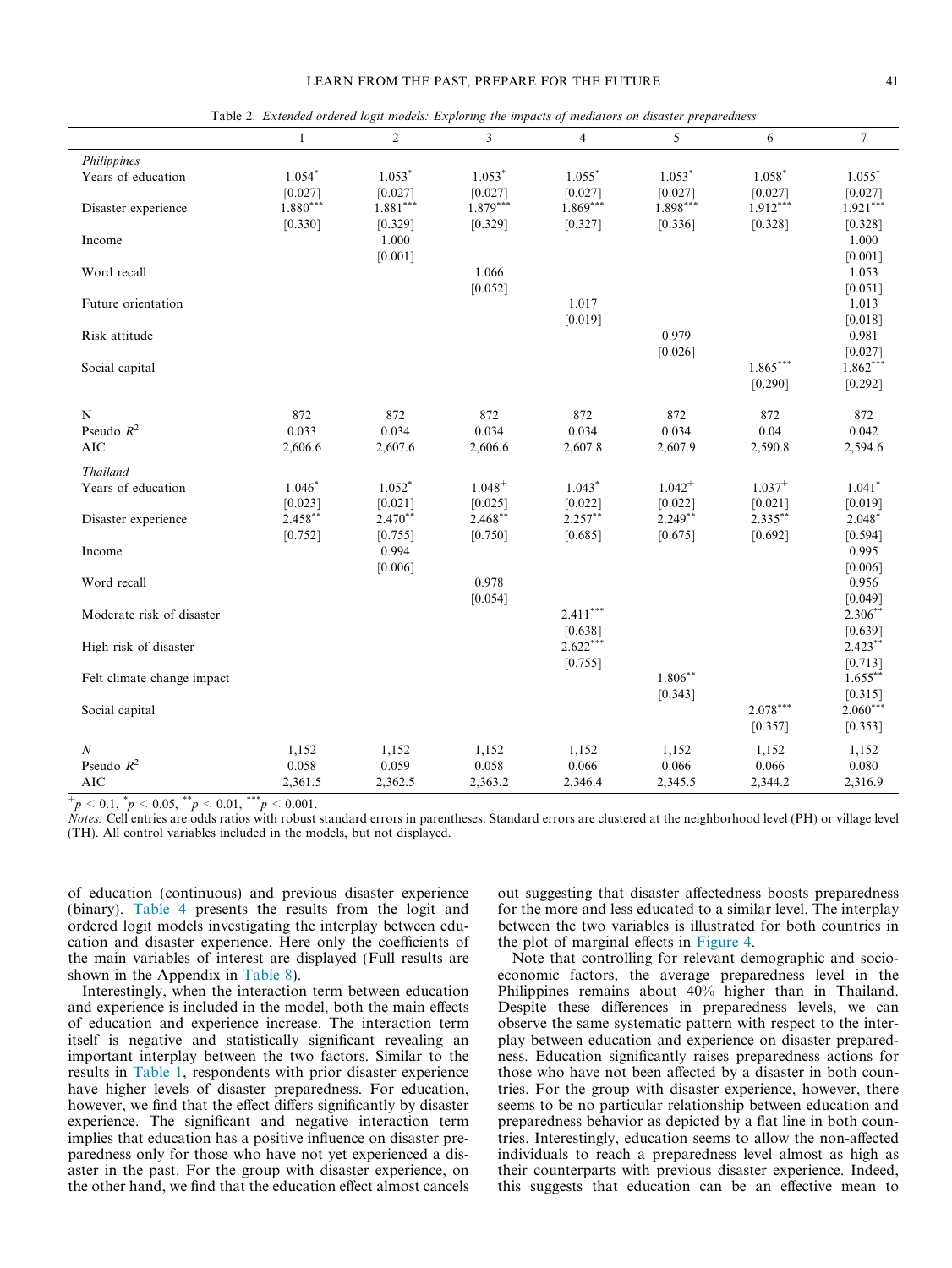## <span id="page-10-0"></span>42 WORLD DEVELOPMENT

Table 3. KHB models: Decomposing education effects on disaster preparedness (based on ordinal outcome: number of preparedness measures taken)

|                   | Income    | Word recall | Future orientation       | Risk attitude              | Social capital |
|-------------------|-----------|-------------|--------------------------|----------------------------|----------------|
| Philippines       |           |             |                          |                            |                |
| Total effect      | $1.054*$  | $1.055*$    | $1.054*$                 | $1.054*$                   | $1.052*$       |
|                   | [0.027]   | [0.026]     | [0.027]                  | [0.027]                    | [0.027]        |
| Direct effect     | $1.053*$  | $1.053*$    | $1.055*$                 | $1.053*$                   | $1.058*$       |
|                   | [0.027]   | [0.027]     | [0.027]                  | [0.027]                    | [0.027]        |
| Indirect effect   | 1.001     | 1.002       | 0.999                    | 1.001                      | 0.995          |
|                   | [0.001]   | [0.002]     | [0.001]                  | [0.001]                    | [0.004]        |
| Effect change in% | 1.86%     | 3.21%       | $-1.30%$                 | 1.58%                      | $-9.89%$       |
| $\boldsymbol{N}$  | 872       | 872         | 872                      | 872                        | 872            |
|                   | Income    | Word recall | Disaster risk perception | Felt climate change impact | Social capital |
| <b>Thailand</b>   |           |             |                          |                            |                |
| Total effect      | $1.046*$  | $1.046*$    | $1.048*$                 | $1.047*$                   | $1.048*$       |
|                   | [0.023]   | [0.023]     | [0.023]                  | [0.023]                    | [0.023]        |
| Direct effect     | $1.052*$  | $1.048^{+}$ | $1.043*$                 | $1.042^{+}$                | $1.037^{+}$    |
|                   | [0.021]   | [0.025]     | [0.022]                  | [0.022]                    | [0.021]        |
| Indirect effect   | 0.994     | 0.998       | $1.005^{+}$              | $1.005^{+}$                | $1.011***$     |
|                   | [0.006]   | [0.006]     | [0.003]                  | [0.003]                    | [0.004]        |
| Effect change in% | $-13.65%$ | $-5.32%$    | 11.13%                   | 10.96%                     | 23.28%         |
| N                 | 1,152     | 1,152       | 1,152                    | 1,152                      | 1,152          |

 $^+p < 0.1,\,{}^{\ast}p < 0.05,\,{}^{\ast\ast}p < 0.01,\,{}^{\ast\ast\ast}p < 0.001.$ 

Notes: Cell entries are odds ratios with robust standard errors in parentheses. Standard errors are clustered at the neighborhood level (PH) or village level (TH). The total effect refers to the education effect in the reduced model; the direct effect refers to the effect in the extended model. The indirect effect, which is due to changes in the mediating factor, is the difference between the total and direct effects. Effect change in% reports the percentage change in the education coefficient after controlling for the relevant mediator. Each model estimates the indirect effects separately for each mediator. All control variables are included in the models, but not displayed.

| Table 4. Exploring the interplay between education and disaster experience |
|----------------------------------------------------------------------------|
|----------------------------------------------------------------------------|

|                     |             | Preparedness | Number of preparedness measures |             |
|---------------------|-------------|--------------|---------------------------------|-------------|
| Philippines         |             |              |                                 |             |
| Years of education  | $1.063^{+}$ | $1.087*$     | $1.054*$                        | $1.085***$  |
|                     | [0.034]     | [0.038]      | [0.027]                         | [0.031]     |
| Disaster experience | 2.838***    | $8.154***$   | $1.880***$                      | 4.803**     |
|                     | [0.759]     | [5.624]      | [0.330]                         | $[2.573]$   |
| Interaction         |             | $0.890^{+}$  |                                 | $0.905^{+}$ |
|                     |             | [0.063]      |                                 | [0.047]     |
| $\boldsymbol{N}$    | 872         | 872          | 872                             | 872         |
| Pseudo $R^2$        | 0.066       | 0.068        | 0.033                           | 0.035       |
| <b>AIC</b>          | 942.8       | 942.6        | 2,606.6                         | 2,604.7     |
| <b>Thailand</b>     |             |              |                                 |             |
| Years of education  | $1.041^{+}$ | $1.095***$   | $1.046*$                        | $1.109***$  |
|                     | [0.025]     | [0.035]      | [0.023]                         | [0.034]     |
| Disaster experience | $2.664$ **  | 4.797***     | $2.458***$                      | 4.807***    |
|                     | [0.844]     | [2.105]      | [0.752]                         | $[2.071]$   |
| Interaction         |             | $0.933*$     |                                 | $0.924*$    |
|                     |             | [0.033]      |                                 | [0.031]     |
| $\boldsymbol{N}$    | 1,152       | 1,152        | 1,152                           | 1,152       |
| Pseudo $R^2$        | 0.112       | 0.115        | 0.058                           | 0.06        |
| <b>AIC</b>          | 1,326.2     | 1,324.7      | 2,361.5                         | 2,358.6     |

 $^{+}p < 0.1, \, {^{*}p} < 0.05, \, {^{**}p} < 0.01, \, {^{***}p} < 0.001.$ 

Notes: Cell entries are odds ratios with robust standard errors in parentheses. Standard errors are clustered at the neighborhood level (PH) or village level (TH). All control variables are included in the models, but not displayed.

supplement disaster experience in raising preparedness actions. Once being affected by a disaster, both the highly educated and less educated alike achieve a similar level of disaster preparedness.

## 5. DISCUSSION AND CONCLUSION

Analyzing original survey data from the Philippines and Thailand, we have shown that education promotes prepared-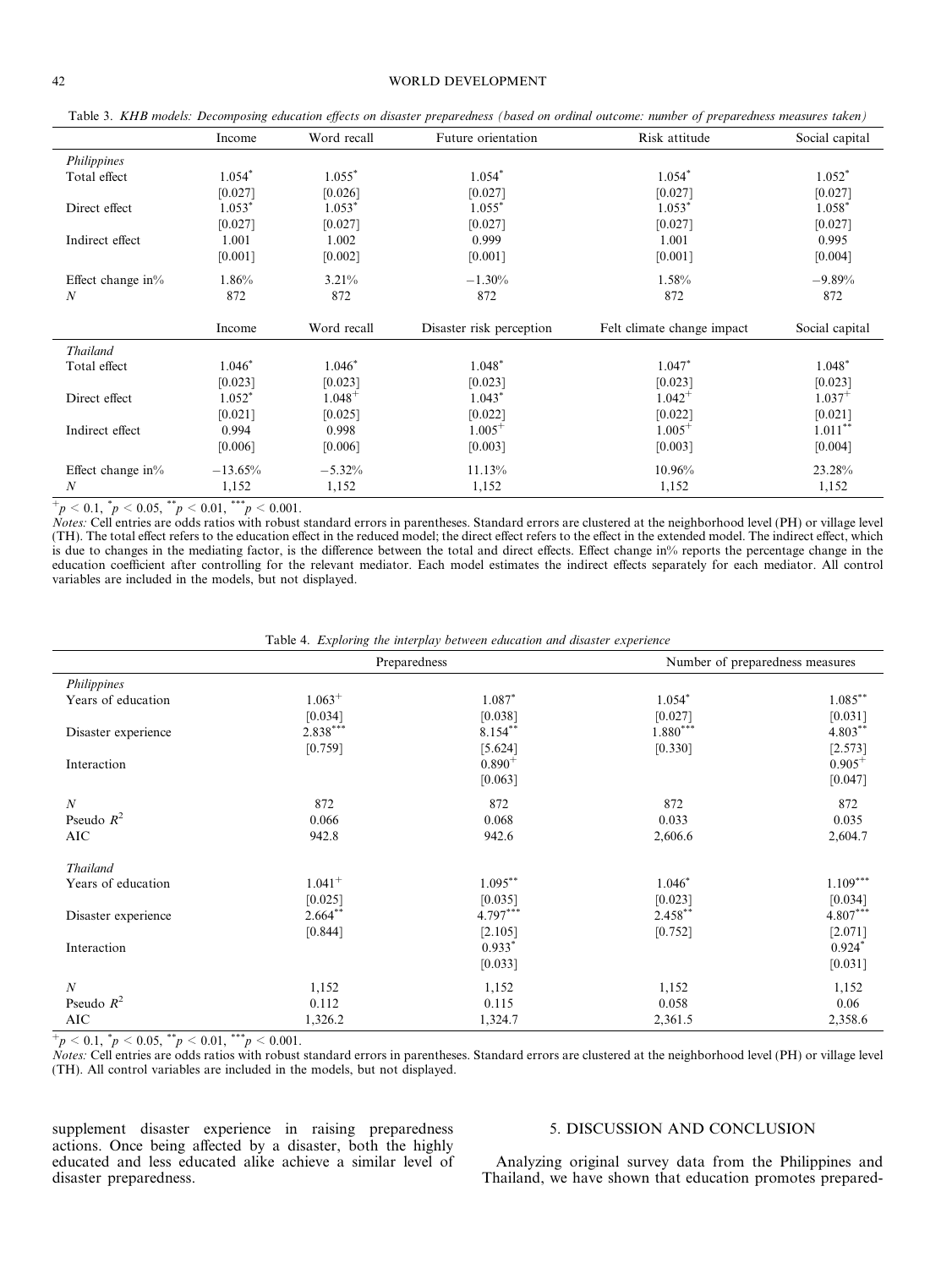

<span id="page-11-0"></span>





Years of education

Figure 4. Plots of marginal effects from logit models displaying the probability of taking preparedness measure by years of education in the Philippines and Thailand.

ness behavior particularly for people who have not been affected by a disaster in the recent past. The results are consistent for both countries and for different model specifications i.e. (1) different measurements of disaster preparedness actions; and (2) estimation strategies. This ensures the robustness of our findings.

As expected, having experienced loss and damages from previous disasters increases disaster preparedness. In fact, prior disaster experience, which is influenced by geographical location of the home, is one of the key predictors of the adoption of precautionary measures. Once being affected by a disaster, it seems that people acquired understanding of the devastation that disasters can create and hence obtained knowledge of what they can do to minimize the risk of harm ([Sattler](#page-15-0) et al., 2000). In this regard, education does not seem to play a significant role since anyone who was affected by a disaster had a chance to learn about the risks of natural hazards.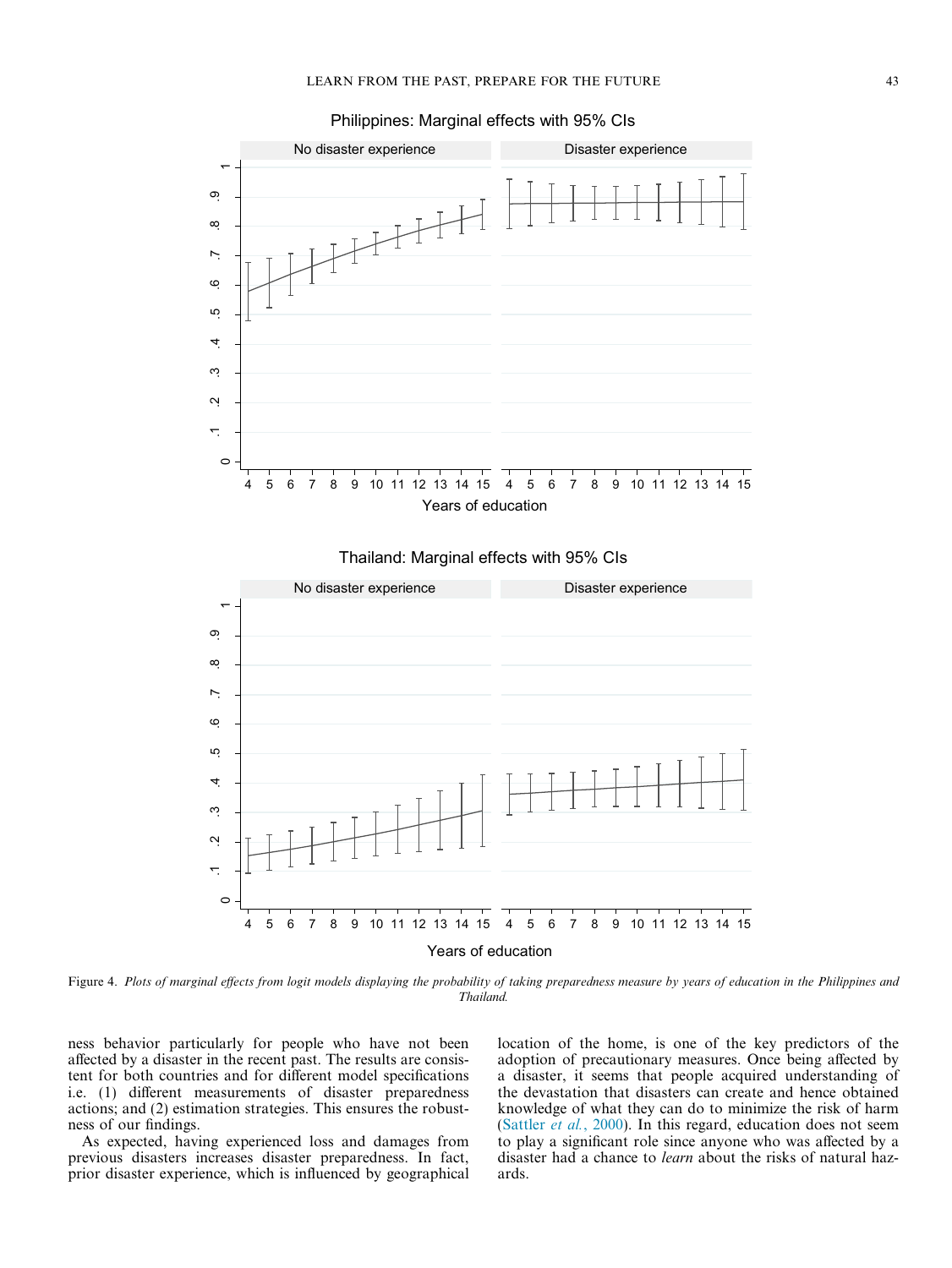Interestingly though, among those who have not previously been affected by a disaster, educational attainment becomes a key determinant of adoption of preparedness measures. Since more years of schooling is related to improved abstract rea-soning and anticipation skills (Baker et al.[, 2011; Blair](#page-13-0) et al., [2005; Ceci, 1991; Nisbett, 2010\)](#page-13-0), highly educated individuals do not need to experience a disaster to understand that disasters can be devastating. Indeed, this finding is in line with previous studies on the relationship between education and health behaviors. For instance, people with higher years of education can anticipate the harm of smoking without needing to first light up many cigarettes, become ill, and later quit smoking ([de Walque, 2007\)](#page-14-0). Thus, education seems to provide a protective effect against natural disaster threats.

Taking a broader perspective on education, there is another interesting notion to our findings. Since disaster shocks are likely to be correlated among neighboring households, the effect of having experienced a disaster could not only be driven by individual learning about disaster risks and mitigation, but also by non-formal or social learning in the affected communities. If several households in an area are affected by a disaster, there may be a stronger tendency to exchange experiences and to undertake effective joint actions to prepare against future disaster events. These sort of complementarities and spillovers may lead to an amplification of the observed experience effects. In fact, based on the Philippine data, we also find evidence that parental education matters for the adoption of precautionary measures which might as well speak for the importance of informal education in this context. Although we cannot trace back the exact mechanisms underlying the effects in this paper, our main argument holds: in the absence of previous disaster experiences and hence without possibilities for individual or social learning, formal education is an effective way in raising personal and household disaster preparedness.

Regarding the channels through which education influences disaster preparedness in both the Philippines and Thailand, rather surprisingly, income does not play a particularly important role in determining preparedness actions. We expected that specifically in the considered low- and middle-income country contexts where government investment in disaster mitigation and risk management is relatively low ([Jha &](#page-14-0) [Stanton-Geddes, 2013\)](#page-14-0), individuals and households have to rely on their own financial resources in implementing preparedness actions. Thus, income should be an important determinant of disaster preparedness. One explanation for this finding is possibly that most preparedness actions undertaken by our respondents in the Philippines and Thailand such as storing food or having a family emergency plan do not require much financial investment. Therefore, in such context, income does not necessarily influence disaster preparedness.

An alternative explanation is that income truly plays a minor role in disaster risk reduction. While the previous literature commonly highlighted the role of income on natural disaster risk and impacts ([Kahn, 2005; Kellenberg & Mobarak,](#page-14-0) [2008\)](#page-14-0), a series of new empirical evidence has shown that education has a stronger effect than income on reducing vulnerability to natural disasters [\(Muttarak & Lutz, 2014](#page-15-0)). [Toya and](#page-16-0) [Skidmore \(2007\)](#page-16-0), for instance, find that educational attainment has stronger effects than Gross Domestic Product (GDP) per capita in determining life and economic losses due to natural disasters in a macro analysis of 151 countries. Consistently, decomposing the Human Development Index (HDI) impact on mortality from natural disasters, [Striessnig,](#page-16-0) [Lutz, and Patt \(2013\)](#page-16-0) were able to pinpoint that it was female education that explains lower disaster mortality rather than GDP. Similarly, at the micro level, it was found that community, household and individual education levels are the main factors explaining disaster preparedness, responses and losses while income does not have any significant effect ([KC, 2013;](#page-14-0) [Muttarak & Pothisiri, 2013; Sharma, Patwardhan, & Patt,](#page-14-0) [2013\)](#page-14-0). Our results also point to a similar direction. Here education plays a greater role in reducing vulnerability than income possibly because education is key in enhancing abstract reasoning and anticipation skills which are important both for obtaining better income and improving resilience.

Furthermore, we find that how education promotes disaster preparedness is context-specific. In the Philippines, it appears that none of the possible mediating factors explain the effect of education on preparedness behavior. In Thailand, we found that the highly educated have higher perceptions of disaster risks that can occur in a community as well as higher social capital which in turn increase disaster preparedness. These discrepancies between the two countries may have to do with different sampling designs of the two surveys. While respondents in the Philippines are based in the capital, Manila, the Thai sample comes from more rural settings. It has been shown that social capital has stronger influence on life outcomes in a rural context than in an urban environment ([Hofferth & Iceland,](#page-14-0) [1998\)](#page-14-0). Therefore, particularly in Thailand, social capital as measured by social participation plays an important role in explaining education effects on disaster preparedness since this may provide a platform for community members to exchange information including disaster-related knowledge.

Like many other studies which rely on cross-sectional survey data, this study has four main limitations. First, the study relies on self-reported measures of preparedness actions which may be overstated by the respondents due to social desirability bias. It is possible that individuals with higher level of education over-report their preparedness behavior in order to present themselves in a positive way following socially accepted standards. A different type of research design such as an observational study is thus required to assess patterns in reporting bias. Second, due to the cross-sectional nature of our data, we are unable to make causal claims on the relationship between education, disaster experience, and preparedness actions. Longitudinal and quasi-experimental data can contribute to the identification of causal effects and to a better understanding of the underlying processes leading to disaster preparedness. Third, not all variables used in the analysis are measured in the same way in the two samples. In particular, different dimensions of social capital are captured, which may explain the diverse effect of social capital on disaster preparedness in the two countries. Nevertheless, we argue that the variable social support in the Philippines and civic engagement in Thailand both represent embeddedness in social networks, which can be useful in promoting disaster preparedness. Fourth, as mentioned above, the two cases and samples used in this study may not be perfectly comparable with the survey in the Philippines focusing on a sample of women living in an urban area while the Thai survey includes both men and women covering three provinces in different parts of Thailand. Likewise, the two countries are also exposed to different natural disaster risks which can influence both the necessity to take individual preparedness measures and the type of actions taken. Nevertheless, the main aim of this study is not to compare between the two countries but to scrutinize the effects of education on preparedness behavior, which have been shown to be highly relevant in both settings.

Although our findings on the mechanisms underlying the role of education on disaster preparedness may not be generalizable, we have empirically shown the possible pathways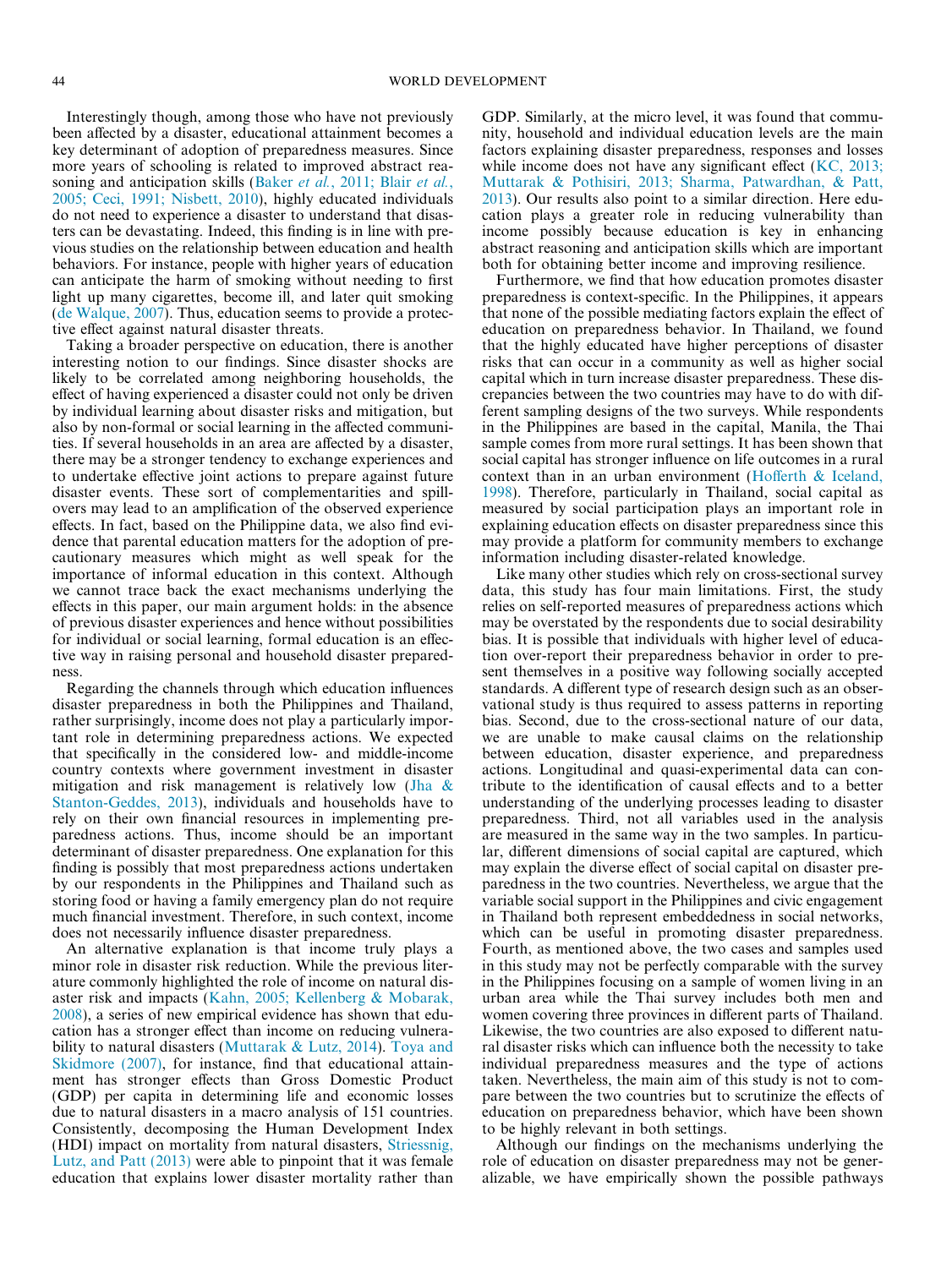<span id="page-13-0"></span>through which education can influence preparedness actions. Further investigations using better data sources (e.g., longitudinal data and nationally representative surveys) or alternative techniques (e.g., natural experiments such as educational reforms) would make a more rigorous identification of the causal pathways between education and preventive behavior possible. Likewise, more refined measurement of education including quality of schooling and curriculums would be useful to pinpoint which dimension of education matters most in promoting desirable behavior.

Despite the limitations, this study contributes to research on disaster risk reduction in three important ways. First, we provide new insights into the role of education in improving abstract reasoning and anticipation skills. By examining the interplay between formal schooling and disaster experience, we have shown that education can substitute disaster experience in promoting the take-up of precautionary measures. In other words, educated individuals can anticipate disaster risks without having to be affected by a disaster first. Second, we extend beyond the current literature which has found that education can reduce vulnerability through reducing disaster mortality [\(Lutz, Muttarak, & Striessnig, 2014; Striessnig](#page-15-0) et al., [2013](#page-15-0)), injury [\(Frankenberg, Sikoki, Sumantri, Suriastini, &](#page-14-0) [Thomas, 2013\)](#page-14-0), and asset and income lost ([KC, 2013\)](#page-14-0), as well as improving coping capacity after a disaster ([Garbero &](#page-14-0) [Muttarak, 2013; Helgeson, Dietz, & Hochrainer-Stigler,](#page-14-0) [2013](#page-14-0)). Not only that our study shows that education increases preparedness actions but also identifies the underlying mechanisms through which education contributes to disaster preparedness. To our knowledge, this has not yet been done at least in the vulnerability literature. Third, not only there are relatively few studies on disaster preparedness focusing on low- and middle-income countries, comparative studies are even scarcer. This study thus provides new empirical evidence comparing disaster preparedness in two disaster-prone countries in Southeast Asia.

In this study, we have empirically shown that in the absence of disaster experience, formal education plays a key role in promoting preparedness actions. This is an example of positive externalities of investing in human capital which extends to the aspect of vulnerability reduction. Certainly, it remains important for national governments to invest in disaster risk reduction measures such as early warning systems or evacuation centers. However, it seems evident that public funding in universal education will also benefit precautionary behavior at the personal and household level. Indeed, recent documents and statements from UN agencies such as the UNISDR (United Nations Office for Disaster Risk Reduction) and the UNESCO (United Nations Educational, Scientific and Cultural Organization) have put forward the role of education in promoting sustainable development and in building resilience, in particular (UNESCO Bangkok, 2007; UNESCO, 2016; UNISDR, 2015). Our study has provided solid empirical evidence confirming the important role education plays in reducing disaster risk as well as added to the understanding of the mechanisms through which education contributes to increasing household disaster resilience.

#### REFERENCES

- Ablah, E., Konda, K., & Kelley, C. L. (2009). Factors predicting individual emergency preparedness: A multi-state analysis of 2006 BRFSS data. Biosecurity and Bioterrorism, 7(3), 317–330. [http://dx.](http://dx.doi.org/10.1089/bsp.2009.0022) [doi.org/10.1089/bsp.2009.0022](http://dx.doi.org/10.1089/bsp.2009.0022).
- [Adiyoso, W., & Kanegae, H. \(2014\). The role of Islamic teachings in](http://refhub.elsevier.com/S0305-750X(15)31255-9/h0010) [encouraging people to take tsunami preparedness in Aceh and](http://refhub.elsevier.com/S0305-750X(15)31255-9/h0010) [Yogyakarta Indonesia. In R. Shaw \(Ed.\),](http://refhub.elsevier.com/S0305-750X(15)31255-9/h0010) Recovery from the Indian [Ocean Tsunami: A Ten-Year Journey](http://refhub.elsevier.com/S0305-750X(15)31255-9/h0010) [\(pp. 259–278\). Tokyo: Springer](http://refhub.elsevier.com/S0305-750X(15)31255-9/h0010) [Japan](http://refhub.elsevier.com/S0305-750X(15)31255-9/h0010).
- Allen, K. M. (2006). Community-based disaster preparedness and climate adaptation: Local capacity-building in the Philippines. Disasters, 30(1), 81–101. [http://dx.doi.org/10.1111/j.1467-9523.2006.00308.x.](http://dx.doi.org/10.1111/j.1467-9523.2006.00308.x)
- Al-Rousan, T. M., Rubenstein, L. M., & Wallace, R. B. (2014). Preparedness for natural disasters among older US adults: A nationwide survey. American Journal of Public Health, 104(3), 506–511. [http://dx.doi.org/10.2105/AJPH.2013.301559.](http://dx.doi.org/10.2105/AJPH.2013.301559)
- Andrews, R. J., & Quintana, L. M. (2015). Unpredictable, unpreventable and impersonal medicine: Global disaster response in the 21st century. The EPMA Journal, 6(1), 2. [http://dx.doi.org/10.1186/s13167-014-](http://dx.doi.org/10.1186/s13167-014-0024-9) [0024-9.](http://dx.doi.org/10.1186/s13167-014-0024-9)
- Baker, E. J. (1980). [Coping with hurricane evacuation difficulties](http://refhub.elsevier.com/S0305-750X(15)31255-9/h0030)[.](http://refhub.elsevier.com/S0305-750X(15)31255-9/h0030) [Gainesville, Florida: Florida Sea Grant College Conference Report](http://refhub.elsevier.com/S0305-750X(15)31255-9/h0030) [No. 33: Hurricane and Coastal Storms.](http://refhub.elsevier.com/S0305-750X(15)31255-9/h0030)
- Baker, E. J. (2011). Household preparedness for the aftermath of Hurricanes in Florida. Applied Geography, 31(1), 46–52. [http://dx.](http://dx.doi.org/10.1016/j.apgeog.2010.05.002) [doi.org/10.1016/j.apgeog.2010.05.002](http://dx.doi.org/10.1016/j.apgeog.2010.05.002).
- Baker, D. P., Leon, J., Smith Greenaway, E. G., Collins, J., & Movit, M. (2011). The education effect on population health: A reassessment. Population and Development Review, 37(2), 307–332. [http://dx.doi.org/](http://dx.doi.org/10.1111/j.1728-4457.2011.00412.x) [10.1111/j.1728-4457.2011.00412.x.](http://dx.doi.org/10.1111/j.1728-4457.2011.00412.x)
- Bangkok, U. N. E. S. C. O. (2007). Natural disaster preparedness and education for sustainable development. Bangkok: UNESCO Asia and Pacific Regional Bureau for Education, Retrieved from [http://unesdoc.](http://unesdoc.unesco.org/images/0015/001504/150454e.pdf) [unesco.org/images/0015/001504/150454e.pdf](http://unesdoc.unesco.org/images/0015/001504/150454e.pdf).
- Barakat, B., Bengtsson, S., Muttarak, R., & Kebede, E. B. (2016). Education & the sustainable development goals (background paper prepared for the 2016 global education monitoring report). Paris:

UNESCO, Retrieved from [http://unesdoc.unesco.org/images/0024/](http://unesdoc.unesco.org/images/0024/002455/245580E.pdf) [002455/245580E.pdf.](http://unesdoc.unesco.org/images/0024/002455/245580E.pdf)

- Basolo, V., Steinberg, L. J., Burby, R. J., Levine, J., Cruz, A. M., & Huang, C. (2009). The effects of confidence in government and information on perceived and actual preparedness for disasters. Environment and Behavior, 41(3), 338–364. [http://dx.doi.org/10.1177/](http://dx.doi.org/10.1177/0013916508317222) [0013916508317222.](http://dx.doi.org/10.1177/0013916508317222)
- Basten, S., Muttarak, R., & Pothisiri, W. (2014). ''The persistence of parent repayment" and the anticipation of filial obligations of care in two thai provinces. Asian Social Work and Policy Review, 8(2), 109–122. [http://dx.doi.org/10.1111/aswp.12028.](http://dx.doi.org/10.1111/aswp.12028)
- Benzion, U., Rapoport, A., & Yagil, J. (1989). Discount rates inferred from decisions: An experimental study. Management Science, 35, 270–284. <http://dx.doi.org/10.1287/mnsc.35.3.270>.
- Birkmann, J., Buckle, P., Jaeger, J., Pelling, M., Setiadi, N., Garschagen, M., ... Kropp, J. (2008). Extreme events and disasters: A window of opportunity for change? Analysis of organizational, institutional and political changes, formal and informal responses after mega-disasters. Natural Hazards, 55(3), 637–655. [http://dx.doi.org/10.1007/s11069-](http://dx.doi.org/10.1007/s11069-008-9319-2) [008-9319-2](http://dx.doi.org/10.1007/s11069-008-9319-2).
- Blair, C., Gamson, D., Thorne, S., & Baker, D. (2005). Rising mean IQ: Cognitive demand of mathematics education for young children, population exposure to formal schooling, and the neurobiology of the prefrontal cortex. Intelligence, 33(1), 93–106. [http://dx.doi.org/](http://dx.doi.org/10.1016/j.intell.2004.07.008) [10.1016/j.intell.2004.07.008.](http://dx.doi.org/10.1016/j.intell.2004.07.008)
- [Boscarino, J. A., Adams, R. E., Figley, C. R., Galea, S., & Foa, E. B.](http://refhub.elsevier.com/S0305-750X(15)31255-9/h0080) [\(2006\). Fear of terrorism and preparedness in New York City 2 years](http://refhub.elsevier.com/S0305-750X(15)31255-9/h0080) [after the attacks: Implications for disaster planning and research.](http://refhub.elsevier.com/S0305-750X(15)31255-9/h0080) [Journal of Public Health Management and Practice : JPHMP, 12](http://refhub.elsevier.com/S0305-750X(15)31255-9/h0080)(6[\),](http://refhub.elsevier.com/S0305-750X(15)31255-9/h0080) [505–513.](http://refhub.elsevier.com/S0305-750X(15)31255-9/h0080)
- Bourque, L. B., Mileti, D. S., Kano, M., & Wood, M. M. (2012). Who prepares for terrorism?. Environment and Behavior, 44(3), 374–409. [http://dx.doi.org/10.1177/0013916510390318.](http://dx.doi.org/10.1177/0013916510390318)
- [Brower, R. S., Magno, F. A., & Dilling, J. \(2014\). Evolving and](http://refhub.elsevier.com/S0305-750X(15)31255-9/h0090) [implementing a new disaster management paradigm: The case of the](http://refhub.elsevier.com/S0305-750X(15)31255-9/h0090) [Philippines. In N. Kapucu, & K. T. Liou \(Eds.\),](http://refhub.elsevier.com/S0305-750X(15)31255-9/h0090) Disaster and [development](http://refhub.elsevier.com/S0305-750X(15)31255-9/h0090) [\(pp. 289–313\). Springer International Publishing.](http://refhub.elsevier.com/S0305-750X(15)31255-9/h0090)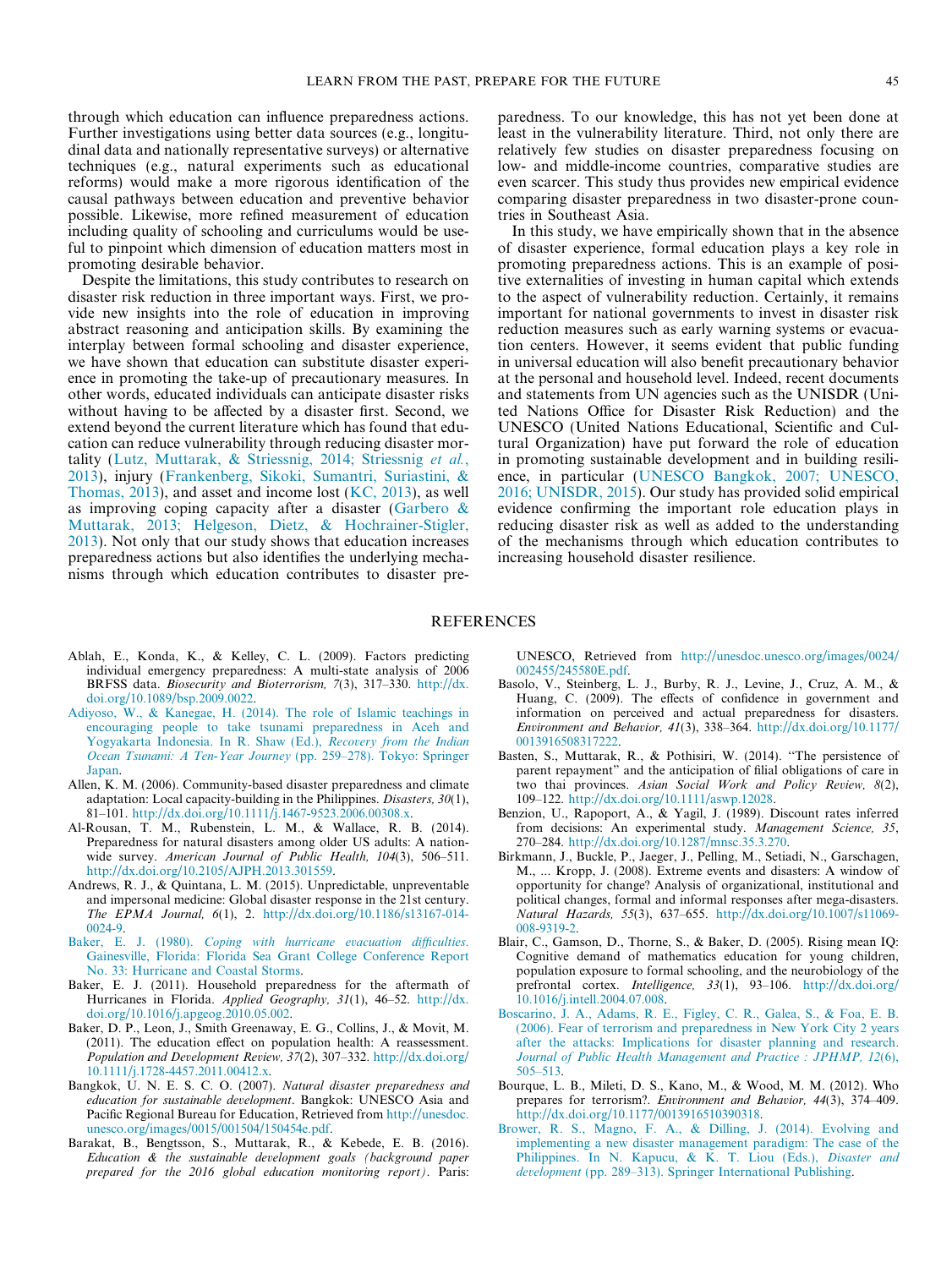- <span id="page-14-0"></span>Brunello, G., Fort, M., Schneeweis, N., & Winter-Ebmer, R. (2015). The causal effect of education on health: What is the role of health behaviors?. Health Economics. <http://dx.doi.org/10.1002/hec.3141>.
- Bubeck, P., Botzen, W. J. W., Kreibich, H., & Aerts, J. C. J. H. (2013). Detailed insights into the influence of flood-coping appraisals on mitigation behaviour. Global Environmental Change, 23(5), 1327–1338. [http://dx.doi.org/10.1016/j.gloenvcha.2013.05.009.](http://dx.doi.org/10.1016/j.gloenvcha.2013.05.009)
- Burby, R. J., Steinberg, L. J., & Basolo, V. (2003). The tenure trap: The vulnerability of renters to joint natural and technological disasters. Urban Affairs Review, 39(1), 32–58. [http://dx.doi.org/10.1177/](http://dx.doi.org/10.1177/1078087403253053) [1078087403253053.](http://dx.doi.org/10.1177/1078087403253053)
- [Card, D. \(1999\). The causal effect of education on earnings. In O. C. A.](http://refhub.elsevier.com/S0305-750X(15)31255-9/h0110) Card, & David (Eds.). [Handbook of labor economics](http://refhub.elsevier.com/S0305-750X(15)31255-9/h0110) (Vol. 3, Part A[,](http://refhub.elsevier.com/S0305-750X(15)31255-9/h0110) [pp. 1801–1863\). Elsevier.](http://refhub.elsevier.com/S0305-750X(15)31255-9/h0110)
- Ceci, S. J. (1991). How much does schooling influence general intelligence and its cognitive components? A reassessment of the evidence. Developmental Psychology, 27(5), 703–722. [http://dx.doi.org/10.1037/](http://dx.doi.org/10.1037/0012-1649.27.5.703) [0012-1649.27.5.703](http://dx.doi.org/10.1037/0012-1649.27.5.703).
- [Centre for Research on the Epidemiology of Disasters \(2015\).](http://refhub.elsevier.com/S0305-750X(15)31255-9/h0120) Annual [disaster statistical review 2014: The numbers and trends](http://refhub.elsevier.com/S0305-750X(15)31255-9/h0120)[.](http://refhub.elsevier.com/S0305-750X(15)31255-9/h0120) .
- Chankrajang, T., & Muttarak, R. (2017). Green returns to education: Does schooling contribute to pro-environmental behaviours? Evidence from Thailand. Ecological Economics, 131, 434–448. [http://dx.doi.org/](http://dx.doi.org/10.1016/j.ecolecon.2016.09.015) [10.1016/j.ecolecon.2016.09.015.](http://dx.doi.org/10.1016/j.ecolecon.2016.09.015)
- Chew, S. H., Heckman, J., Yi, J., Zhang, J., & Zhong, S. (2010). Education and preferences: Experimental evidence from Chinese adult twins. Chicago, USA.
- [Coleman, J. S. \(1988\). Social capital in the creation of human capital.](http://refhub.elsevier.com/S0305-750X(15)31255-9/h0135) [American Journal of Sociology, 94](http://refhub.elsevier.com/S0305-750X(15)31255-9/h0135)[, S95–S120.](http://refhub.elsevier.com/S0305-750X(15)31255-9/h0135)
- [Coombs, P. H., Prosser, R., & Ahmed, M. \(1973\).](http://refhub.elsevier.com/S0305-750X(15)31255-9/h0140) New paths to learning [for rural children and youth](http://refhub.elsevier.com/S0305-750X(15)31255-9/h0140)[. International Council for Educational](http://refhub.elsevier.com/S0305-750X(15)31255-9/h0140) [Development.](http://refhub.elsevier.com/S0305-750X(15)31255-9/h0140)
- Cotten, S. R., & Gupta, S. S. (2004). Characteristics of online and offline health information seekers and factors that discriminate between them. Social Science & Medicine, 59(9), 1795–1806. [http://dx.doi.org/](http://dx.doi.org/10.1016/j.socscimed.2004.02.020) [10.1016/j.socscimed.2004.02.020.](http://dx.doi.org/10.1016/j.socscimed.2004.02.020)
- Cutler, D. M., & Lleras-Muney, A. (2010). Understanding differences in health behaviors by education. Journal of Health Economics, 29(1), 1–28. [http://dx.doi.org/10.1016/j.jhealeco.2009.10.003.](http://dx.doi.org/10.1016/j.jhealeco.2009.10.003)
- de Bruin, W., Parker, A. M., & Fischhoff, B. (2007). Individual differences in adult decision-making competence. Journal of Personality and Social Psychology, 92(5), 938–956. [http://dx.doi.org/10.1037/0022-](http://dx.doi.org/10.1037/0022-3514.92.5.938) [3514.92.5.938.](http://dx.doi.org/10.1037/0022-3514.92.5.938)
- de Walque, D. (2007). Does education affect smoking behaviors? Evidence using the Vietnam draft as an instrument for college education. Journal of Health Economics, 26(5), 877–895. [http://dx.doi.org/10.1016/j.](http://dx.doi.org/10.1016/j.jhealeco.2006.12.005) [jhealeco.2006.12.005](http://dx.doi.org/10.1016/j.jhealeco.2006.12.005).
- de Walque, D. (2010). Education, information, and smoking decisions evidence from smoking histories in the United States, 1940–2000. Journal of Human Resources, 45(3), 682–717. [http://dx.doi.org/](http://dx.doi.org/10.3368/jhr.45.3.682) [10.3368/jhr.45.3.682](http://dx.doi.org/10.3368/jhr.45.3.682).
- Dohmen, T., Falk, A., Huffman, D., Sunde, U., Schupp, J., & Wagner, G. G. (2011). Individual risk attitudes: Measurement, determinants, and behavioral consequences. Journal of the European Economic Association, 9, 522–550. <http://dx.doi.org/10.1111/j.1542-4774.2011.01015.x>.
- Eisenman, D. P., Zhou, Q., Ong, M., Asch, S., Glik, D., & Long, A. (2009). Variations in disaster preparedness by mental health, perceived general health, and disability status. Disaster Medicine and Public Health Preparedness, 3(1), 33–41. [http://dx.doi.org/10.1097/](http://dx.doi.org/10.1097/DMP.0b013e318193be89) [DMP.0b013e318193be89](http://dx.doi.org/10.1097/DMP.0b013e318193be89).
- EM-DAT (2015). EM-DAT database. Centre for Research on the Epidemiology of Disasters – CRED, Retrieved November 10, 2015, from <[www.emdat.be/database](http://www.emdat.be/database)>.
- Eslinger, P. J., Blair, C., Wang, J., Lipovsky, B., Realmuto, J., Baker, D., ... Yang, Q. X. (2009). Developmental shifts in FMRI activations during visuospatial relational reasoning. Brain and Cognition, 69(1), 1–10. [http://dx.doi.org/10.1016/j.bandc.2008.04.010.](http://dx.doi.org/10.1016/j.bandc.2008.04.010)
- Faupel, C. E., Kelly, S. P., & Petee, T. (1992). The impact of disaster education on household preparedness for Hurricane Hugo. International Journal of Mass Emergencies and Disasters, 10(1), 5–24. [http://](http://dx.doi.org/10.1177/0013916593252004) [dx.doi.org/10.1177/0013916593252004.](http://dx.doi.org/10.1177/0013916593252004)
- [Field, C. B., Barros, V., Stocker, T., Dahe, Q., Dokken, D. J., Ebi, K. L.,](http://refhub.elsevier.com/S0305-750X(15)31255-9/h0200) & Mastrandrea, M. D. (2012). [Managing the risks of extreme events](http://refhub.elsevier.com/S0305-750X(15)31255-9/h0200) [and disasters to advance climate change adaptation](http://refhub.elsevier.com/S0305-750X(15)31255-9/h0200)[. New York:](http://refhub.elsevier.com/S0305-750X(15)31255-9/h0200) [Cambridge University Press](http://refhub.elsevier.com/S0305-750X(15)31255-9/h0200).
- Frankenberg, E., Sikoki, B., Sumantri, C., Suriastini, W., & Thomas, D. (2013). Education, vulnerability, and resilience after a natural disaster. Ecology and Society, 18(2). [http://dx.doi.org/10.5751/ES-05377-](http://dx.doi.org/10.5751/ES-05377-180216) [180216](http://dx.doi.org/10.5751/ES-05377-180216).
- Garbero, A., & Muttarak, R. (2013). Impacts of the 2010 droughts and floods on community welfare in rural Thailand: Differential effects of village educational attainment. Ecology and Society, 18(4), 27. [http://](http://dx.doi.org/10.5751/ES-05871-180427) [dx.doi.org/10.5751/ES-05871-180427.](http://dx.doi.org/10.5751/ES-05871-180427)
- Gathmann, C., Jürges, H., & Reinhold, S. (2014). Compulsory schooling reforms, education and mortality in twentieth century Europe. Social Science & Medicine, 127, 74–82. [http://dx.doi.org/10.1016/j.soc](http://dx.doi.org/10.1016/j.socscimed.2014.01.037)[scimed.2014.01.037.](http://dx.doi.org/10.1016/j.socscimed.2014.01.037)
- [Grossman, M. \(2006\). Education and nonmarket outcomes. In E.](http://refhub.elsevier.com/S0305-750X(15)31255-9/h0220) Hanushek, & F. Welch (Eds.). [Handbook of the economics of education](http://refhub.elsevier.com/S0305-750X(15)31255-9/h0220) [\(Vol. 1\).](http://refhub.elsevier.com/S0305-750X(15)31255-9/h0220) .
- Harvatt, J., Petts, J., & Chilvers, J. (2011). Understanding householder responses to natural hazards: Flooding and sea-level rise comparisons. Journal of Risk Research, 14(1),  $63-83$ . [http://dx.doi.org/10.1080/](http://dx.doi.org/10.1080/13669877.2010.503935) [13669877.2010.503935](http://dx.doi.org/10.1080/13669877.2010.503935).
- Hausman, A. J., Hanlon, A., & Seals, B. (2007). Social capital as a mediating factor in emergency preparedness and concerns about terrorism. Journal of Community Psychology, 35(8), 1073–1083. [http://](http://dx.doi.org/10.1002/jcop.20203) [dx.doi.org/10.1002/jcop.20203.](http://dx.doi.org/10.1002/jcop.20203)
- Helgeson, J. F., Dietz, S., & Hochrainer-Stigler, S. (2013). Vulnerability to weather disasters: The choice of coping strategies in rural Uganda. Ecology and Society, 18(2), 2. [http://dx.doi.org/10.5751/ES-05390-](http://dx.doi.org/10.5751/ES-05390-180202) [180202](http://dx.doi.org/10.5751/ES-05390-180202).
- [Heller, K., Alexander, D. B., Gatz, M., Knight, B. G., & Rose, T. \(2005\).](http://refhub.elsevier.com/S0305-750X(15)31255-9/h0240) [Social and personal factors as predictors of earthquake preparation:](http://refhub.elsevier.com/S0305-750X(15)31255-9/h0240) [The role of support provision, network discussion, negative affect, age,](http://refhub.elsevier.com/S0305-750X(15)31255-9/h0240) and education. [Journal of Applied Social Psychology, 35](http://refhub.elsevier.com/S0305-750X(15)31255-9/h0240)(2)[, 399–422.](http://refhub.elsevier.com/S0305-750X(15)31255-9/h0240)
- Hofferth, S. L., & Iceland, J. (1998). Social capital in rural and urban communities. Rural Sociology, 63(4), 574–598. [http://dx.doi.org/](http://dx.doi.org/10.1111/j.1549-0831.1998.tb00693.x) [10.1111/j.1549-0831.1998.tb00693.x](http://dx.doi.org/10.1111/j.1549-0831.1998.tb00693.x).
- [Horney, J., Snider, C., Malone, S., Gammons, L., & Ramsey, S. \(2008\).](http://refhub.elsevier.com/S0305-750X(15)31255-9/h0250) [Factors associated with hurricane preparedness: Results of a pre-](http://refhub.elsevier.com/S0305-750X(15)31255-9/h0250)hurricane assessment. [Journal of Disaster Research, 3](http://refhub.elsevier.com/S0305-750X(15)31255-9/h0250)(2), 143-149.
- Huang, J., van den Brink, H., & Groot, W. (2009). A meta-analysis of the effect of education on social capital. Economics of Education Review, 28 (4), 454–464. [http://dx.doi.org/10.1016/j.econedurev.2008.03.004.](http://dx.doi.org/10.1016/j.econedurev.2008.03.004)
- Jackson, E. L. (1981). Response to earthquake hazard: The West Coast of North America. Environment and Behavior, 13(4), 387–416. [http://dx.](http://dx.doi.org/10.1177/0013916581134001) [doi.org/10.1177/0013916581134001](http://dx.doi.org/10.1177/0013916581134001).
- [Jha, A. K., & Stanton-Geddes, Z. \(Eds.\) \(2013\).](http://refhub.elsevier.com/S0305-750X(15)31255-9/h0265) Strong, safe, and resilient: [A strategic policy guide for disaster risk management in East Asia and](http://refhub.elsevier.com/S0305-750X(15)31255-9/h0265) [the Pacific](http://refhub.elsevier.com/S0305-750X(15)31255-9/h0265)[. Washington, DC: World Bank Publications.](http://refhub.elsevier.com/S0305-750X(15)31255-9/h0265)
- Kahn, M. E. (2005). The death toll from natural disasters: The role of income, geography, and institutions. Review of Economics and Statistics, 87(2), 271–284. [http://dx.doi.org/10.1162/0034653053970339.](http://dx.doi.org/10.1162/0034653053970339)
- Karanci, A. N., Aksit, B., & Dirik, G. (2005). Impact of a community disaster awareness training program in Turkey: Does it influence hazard-related cognitions and preparedness behaviors. Social Behavior and Personality: An International Journal, 33(3), 243–258. [http://dx.](http://dx.doi.org/10.2224/sbp.2005.33.3.243) [doi.org/10.2224/sbp.2005.33.3.243.](http://dx.doi.org/10.2224/sbp.2005.33.3.243)
- Karlson, K. B., Holm, A., & Breen, R. (2012). Comparing regression coefficients between same-sample nested models using logit and probit a new method. Sociological Methodology, 42(1), 286–313. [http://dx.](http://dx.doi.org/10.1177/0081175012444861) [doi.org/10.1177/0081175012444861](http://dx.doi.org/10.1177/0081175012444861).
- KC, S. (2013). Community vulnerability to floods and landslides in Nepal. Ecology and Society, 18(1). [http://dx.doi.org/10.5751/ES-05095-](http://dx.doi.org/10.5751/ES-05095-180108) [180108](http://dx.doi.org/10.5751/ES-05095-180108).
- Kellenberg, D. K., & Mobarak, A. M. (2008). Does rising income increase or decrease damage risk from natural disasters?. Journal of Urban Economics,  $63(3)$ ,  $788-802$ . http://dx.doi.org/10.1016/j. [http://dx.doi.org/10.1016/j.](http://dx.doi.org/10.1016/j.jue.2007.05.003) [jue.2007.05.003.](http://dx.doi.org/10.1016/j.jue.2007.05.003)
- Kenkel, D. S. (1991). Health behavior, health knowledge, and schooling. Journal of Political Economy, 99(2), 287. [http://dx.doi.org/10.1086/](http://dx.doi.org/10.1086/261751) [261751](http://dx.doi.org/10.1086/261751).
- Kim, Y.-C., & Kang, J. (2010). Communication, neighbourhood belonging and household hurricane preparedness. Disasters, 34(2), 470–488. <http://dx.doi.org/10.1111/j.1467-7717.2009.01138.x>.
- [Kirkby, A. V. \(1974\). Individual and community responses to rainfall](http://refhub.elsevier.com/S0305-750X(15)31255-9/h0305) [variability in Oaxaca, Mexico. In G. F. White \(Ed.\),](http://refhub.elsevier.com/S0305-750X(15)31255-9/h0305) Natural Hazards: [Local, National, Global](http://refhub.elsevier.com/S0305-750X(15)31255-9/h0305) [\(pp. 119–128\). New York: Wiley.](http://refhub.elsevier.com/S0305-750X(15)31255-9/h0305)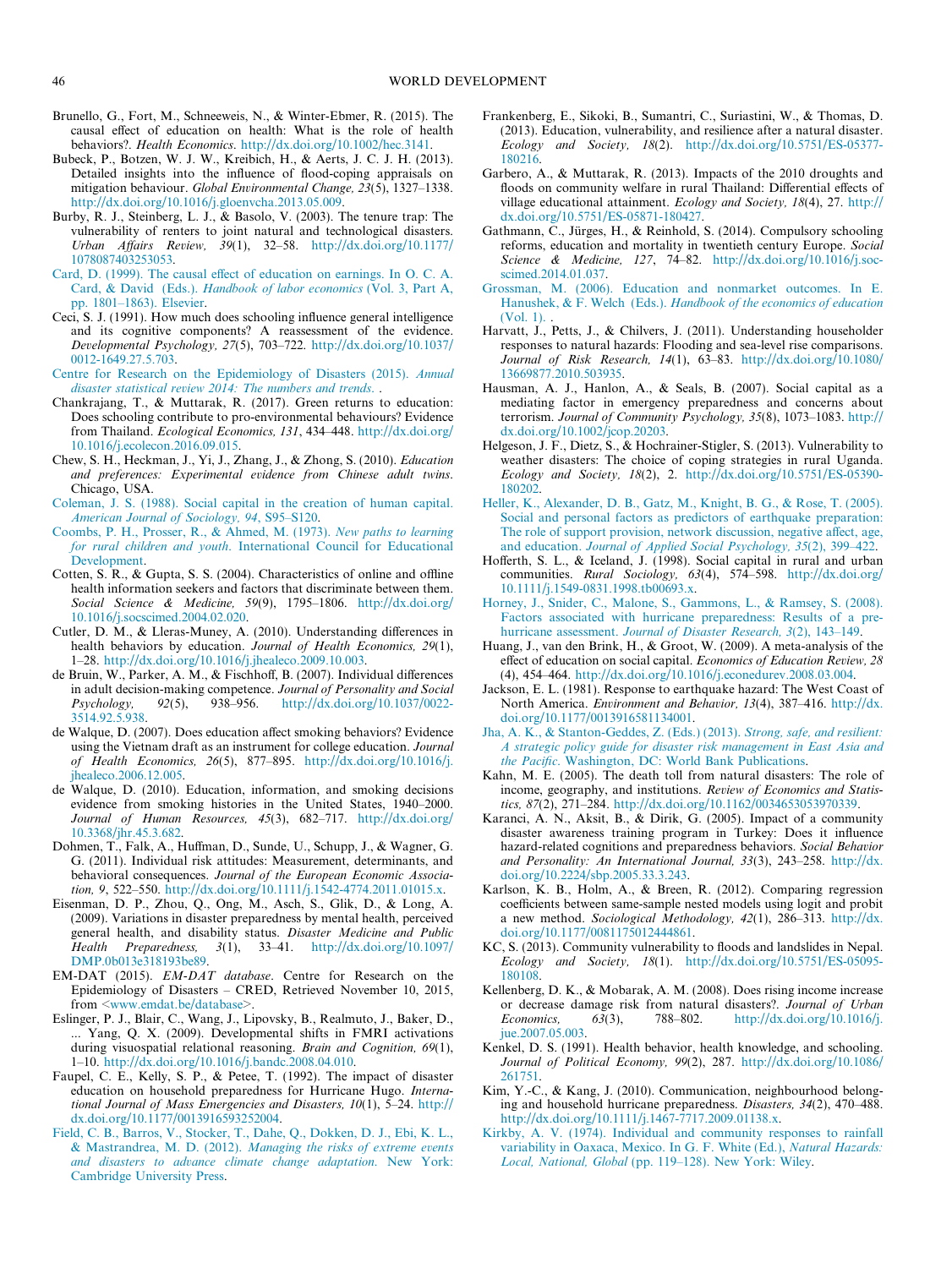- <span id="page-15-0"></span>[Kirschenbaum, A. \(2006\). Families and disaster behavior: A reassessment](http://refhub.elsevier.com/S0305-750X(15)31255-9/h0310) of family preparedness. [International Journal of Mass Emergencies and](http://refhub.elsevier.com/S0305-750X(15)31255-9/h0310) [Disasters, 24](http://refhub.elsevier.com/S0305-750X(15)31255-9/h0310)(1)[, 111–143](http://refhub.elsevier.com/S0305-750X(15)31255-9/h0310).
- Kohn, S., Eaton, J. L., Feroz, S., Bainbridge, A. A., Hoolachan, J., & Barnett, D. J. (2012). Personal disaster preparedness: An integrative review of the literature. Disaster Medicine and Public Health Preparedness, 6(3), 217–231. [http://dx.doi.org/10.1001/dmp.2012.47.](http://dx.doi.org/10.1001/dmp.2012.47)
- Kreft, S., Eckstein, D., Dorsch, L., & Fischer, L. (2015). global climate risk index 2016: Who suffers most from extreme weather events? Weatherrelated loss events in 2014 and 1995 to 2014. Bonn: Germanwatch, Retrieved from [https://germanwatch.org/fr/download/13503.pdf.](https://germanwatch.org/fr/download/13503.pdf)
- [Lake, R. L. D., & Huckfeldt, R. \(1998\). Social capital, social networks,](http://refhub.elsevier.com/S0305-750X(15)31255-9/h0325) [and political participation.](http://refhub.elsevier.com/S0305-750X(15)31255-9/h0325) Political Psychology, 19(3)[, 567–584](http://refhub.elsevier.com/S0305-750X(15)31255-9/h0325).
- [Lave, T. R., & Lave, L. B. \(1991\). Public perception of the risks of floods:](http://refhub.elsevier.com/S0305-750X(15)31255-9/h0330) [Implications for communication.](http://refhub.elsevier.com/S0305-750X(15)31255-9/h0330) Risk Analysis, 11(2)[, 255–267](http://refhub.elsevier.com/S0305-750X(15)31255-9/h0330).
- Lawrence, J., Quade, D., & Becker, J. (2014). Integrating the effects of flood experience on risk perception with responses to changing climate risk. Natural Hazards, 74(3), 1773–1794. [http://dx.doi.org/10.1007/](http://dx.doi.org/10.1007/s11069-014-1288-z) [s11069-014-1288-z](http://dx.doi.org/10.1007/s11069-014-1288-z).
- Lee, J. E. C., & Lemyre, L. (2009). A social-cognitive perspective of terrorism risk perception and individual response in Canada. Risk Analysis, 29(9), 1265–1280. [http://dx.doi.org/10.1111/j.1539-](http://dx.doi.org/10.1111/j.1539-6924.2009.01264.x) [6924.2009.01264.x](http://dx.doi.org/10.1111/j.1539-6924.2009.01264.x).
- Lindell, M. K., & Hwang, S. N. (2008). Households' perceived personal risk and responses in a multihazard environment. Risk Analysis, 28(2), 539–556. [http://dx.doi.org/10.1111/j.1539-6924.2008.01032.x.](http://dx.doi.org/10.1111/j.1539-6924.2008.01032.x)
- Lindell, M. K., & Whitney, D. J. (2000). Correlates of household seismic hazard adjustment adoption. Risk Analysis, 20(1), 13–26. [http://dx.doi.](http://dx.doi.org/10.1111/0272-4332.00002) [org/10.1111/0272-4332.00002.](http://dx.doi.org/10.1111/0272-4332.00002)
- Lutz, W., Muttarak, R., & Striessnig, E. (2014). Universal education is key to enhanced climate adaptation. Science, 346(6213), 1061–1062. [http://](http://dx.doi.org/10.1126/science.1257975) [dx.doi.org/10.1126/science.1257975](http://dx.doi.org/10.1126/science.1257975).
- Martin, W. E., Martin, I. M., & Kent, B. (2009). The role of risk perceptions in the risk mitigation process: The case of wildfire in high risk communities. Journal of Environmental Management, 91(2), 489–498. [http://dx.doi.org/10.1016/j.jenvman.2009.09.007.](http://dx.doi.org/10.1016/j.jenvman.2009.09.007)
- McGee, T. K., & Russell, S. (2003). "It's just a natural way of lifeellipsis" an investigation of wildfire preparedness in rural Australia. Global Environmental Change Part  $\overline{B}$ : Environmental Hazards, 5(1–2), 1–12. [http://dx.doi.org/10.1016/j.hazards.2003.04.001.](http://dx.doi.org/10.1016/j.hazards.2003.04.001)
- McNeill, I. M., Dunlop, P. D., Heath, J. B., Skinner, T. C., & Morrison, D. L. (2013). Expecting the unexpected: Predicting physiological and psychological wildfire preparedness from perceived risk, responsibility, and obstacles. Risk Analysis, 33(10), 1829-1843. [http://dx.doi.org/](http://dx.doi.org/10.1111/risa.12037) [10.1111/risa.12037](http://dx.doi.org/10.1111/risa.12037).
- Miceli, R., Sotgiu, I., & Settanni, M. (2008). Disaster preparedness and perception of flood risk: A study in an alpine valley in Italy. Journal of Environmental Psychology, 28(2), 164-173. [http://dx.doi.org/10.1016/](http://dx.doi.org/10.1016/j.jenvp.2007.10.006) [j.jenvp.2007.10.006](http://dx.doi.org/10.1016/j.jenvp.2007.10.006).
- Mileti, D. S., Fitzpatrick, C., & Farhar, B. C. (1992). Fostering public preparations for natural hazards: Lessons from the Parkfield earthquake prediction. *Environment:* Science and Policy for Sustainable<br>Development, 34(3), 16–39. http://dx.doi.org/10.1080/ Development, 34(3), 16–39. [http://dx.doi.org/10.1080/](http://dx.doi.org/10.1080/00139157.1992.9931434) [00139157.1992.9931434.](http://dx.doi.org/10.1080/00139157.1992.9931434)
- Mishra, S., & Suar, D. (2007). Do lessons people learn determine disaster cognition and preparedness?. Psychology & Developing Societies, 19(2), 143–159. <http://dx.doi.org/10.1177/097133360701900201>.
- Murphy, S. T., Cody, M., Frank, L. B., Glik, D., & Ang, A. (2009). Predictors of emergency preparedness and compliance. Disaster Medicine and Public Health Preparedness. [http://dx.doi.org/10.1097/](http://dx.doi.org/10.1097/DMP.0b013e3181a9c6c5) [DMP.0b013e3181a9c6c5.](http://dx.doi.org/10.1097/DMP.0b013e3181a9c6c5)
- Muttarak, R., & Lutz, W. (2014). Is education a key to reducing vulnerability to natural disasters and hence unavoidable climate change?. Ecology and Society, 19(1), 42. [http://dx.doi.org/10.5751/](http://dx.doi.org/10.5751/ES-06476-190142) [ES-06476-190142.](http://dx.doi.org/10.5751/ES-06476-190142)
- Muttarak, R., & Pothisiri, W. (2013). The role of education on disaster preparedness: Case study of 2012 Indian Ocean earthquakes on Thailand's Andaman coast. Ecology and Society, 18(4), 51. [http://dx.](http://dx.doi.org/10.5751/ES-06101-180451) [doi.org/10.5751/ES-06101-180451](http://dx.doi.org/10.5751/ES-06101-180451).
- Neuenschwander, L. M., Abbott, A., & Mobley, A. R. (2012). Assessment of low-income adults' access to technology: Implications for nutrition education. Journal of Nutrition Education and Behavior, 44(1), 60-65. [http://dx.doi.org/10.1016/j.jneb.2011.01.004.](http://dx.doi.org/10.1016/j.jneb.2011.01.004)
- Nisbett, R. E. (2010). [Intelligence and how to get it: Why schools and](http://refhub.elsevier.com/S0305-750X(15)31255-9/h0410) [cultures count](http://refhub.elsevier.com/S0305-750X(15)31255-9/h0410)[. New York: W. W. Norton & Company](http://refhub.elsevier.com/S0305-750X(15)31255-9/h0410).
- Norris, F. H., Smith, T., & Kaniasty, K. (1999). Revisiting the experience– behavior hypothesis: The effects of Hurricane Hugo on hazard preparedness and other self-protective acts. *Basic and Applied Social Psychology*,  $2I(1)$ ,  $37-47$ . http://dx.doi.org/10.1207/ Psychology, 21(1), 37–47. [http://dx.doi.org/10.1207/](http://dx.doi.org/10.1207/s15324834basp2101_4) [s15324834basp2101\\_4.](http://dx.doi.org/10.1207/s15324834basp2101_4)
- Oberauer, K., Süß, H.-M., Schulze, R., Wilhelm, O., & Wittmann, W. W. (2000). Working memory capacity—Facets of a cognitive ability construct. Personality and Individual Differences. [http://dx.doi.org/](http://dx.doi.org/10.1016/S0191-8869(99)00251-2) [10.1016/S0191-8869\(99\)00251-2.](http://dx.doi.org/10.1016/S0191-8869(99)00251-2)
- Oreopoulos, P., & Salvanes, K. G. (2011). Priceless: The nonpecuniary benefits of schooling. Journal of Economic Perspectives, 25(1), 159–184. <http://dx.doi.org/10.1257/jep.25.1.159>.
- Paton, D., & Johnston, D. (2001). Disasters and communities: Vulnerability, resilience and preparedness. Disaster Prevention and Management, 10(4), 270–277. [http://dx.doi.org/10.1108/EUM0000000005930.](http://dx.doi.org/10.1108/EUM0000000005930)
- Paton, D., Millar, M., & Johnston, D. (2001). Community resilience to volcanic hazard consequences. Natural Hazards, 24(2), 157–169. [http://](http://dx.doi.org/10.1023/A:1011882106373) [dx.doi.org/10.1023/A:1011882106373.](http://dx.doi.org/10.1023/A:1011882106373)
- Paul, B. K., & Bhuiyan, R. H. (2010). Urban earthquake hazard: Perceived seismic risk and preparedness in Dhaka City. Bangladesh.<br>Disasters. 34(2). 337–359. http://dx.doi.org/10.1111/j.1467-Disasters, 34(2), 337–359. [http://dx.doi.org/10.1111/j.1467-](http://dx.doi.org/10.1111/j.1467-7717.2009.01132.x) [7717.2009.01132.x](http://dx.doi.org/10.1111/j.1467-7717.2009.01132.x).
- Pérez-Arce, F. (2011). [The effect of education on time preferences](http://refhub.elsevier.com/S0305-750X(15)31255-9/h0445)[. NY:](http://refhub.elsevier.com/S0305-750X(15)31255-9/h0445) [Rochester](http://refhub.elsevier.com/S0305-750X(15)31255-9/h0445).
- Peters, E., Västfjäll, D., Slovic, P., Mertz, C. K., Mazzocco, K., & Dickert, S. (2006). Numeracy and decision making. Psychological Science, 17(5) , 407–413. <http://dx.doi.org/10.1111/j.1467-9280.2006.01720.x>.
- Phillips, B. D., Metz, W. C., & Nieves, L. A. (2005). Disaster threat: Preparedness and potential response of the lowest income quartile. Environmental Hazards, 6(3), 123–133. [http://dx.doi.org/10.1016/j.](http://dx.doi.org/10.1016/j.hazards.2006.05.001) [hazards.2006.05.001.](http://dx.doi.org/10.1016/j.hazards.2006.05.001)
- [Quartz, S. R., & Sejnowski, T. J. \(1997\). The neural basis of cognitive](http://refhub.elsevier.com/S0305-750X(15)31255-9/h0460) [development: A constructivist manifesto.](http://refhub.elsevier.com/S0305-750X(15)31255-9/h0460) The Behavioral and Brain [Sciences, 20](http://refhub.elsevier.com/S0305-750X(15)31255-9/h0460)(4[\), 537–596.](http://refhub.elsevier.com/S0305-750X(15)31255-9/h0460)
- Reininger, B. M., Rahbar, M. H., Lee, M., Chen, Z., Alam, S. R., Pope, J., & Adams, B. (2013). Social capital and disaster preparedness among low income Mexican Americans in a disaster prone area. Social Science  $\&$  Medicine, 83, 50–60. http://dx.doi.org/10.1016/j.soc- $\hbar$ ttp://dx.doi.org/10.1016/j.soc[scimed.2013.01.037](http://dx.doi.org/10.1016/j.socscimed.2013.01.037).
- Republic of the Philippines (2011). The National Disaster Risk Reduction and Management Plan (NDRRMP) Retrieved fro[mhttp://www.](http://www.dilg.gov.ph/PDF_File/reports_resources/DILG-Resources-2012116-420ac59e31.pdf) [dilg.gov.ph/PDF\\_File/reports\\_resources/DILG-Resources-2012116-](http://www.dilg.gov.ph/PDF_File/reports_resources/DILG-Resources-2012116-420ac59e31.pdf) [420ac59e31.pdf](http://www.dilg.gov.ph/PDF_File/reports_resources/DILG-Resources-2012116-420ac59e31.pdf).
- [Richardson, L. D., & Wolfe, M. \(Eds.\) \(2001\).](http://refhub.elsevier.com/S0305-750X(15)31255-9/h0475) Principles and Practice of [Informal Education](http://refhub.elsevier.com/S0305-750X(15)31255-9/h0475)[. London; New York: Routledge](http://refhub.elsevier.com/S0305-750X(15)31255-9/h0475).
- [Rodriguez, H., Diaz, W., Santos, J. M., & Aguirre, B. E. \(2007\).](http://refhub.elsevier.com/S0305-750X(15)31255-9/h0480) [Communicating risk and uncertainty: Science, technology, and disas](http://refhub.elsevier.com/S0305-750X(15)31255-9/h0480)ters at the crossroads. In [Handbook of Disaster Research](http://refhub.elsevier.com/S0305-750X(15)31255-9/h0480) [\(pp. 476–488\).](http://refhub.elsevier.com/S0305-750X(15)31255-9/h0480) [New York: Springer](http://refhub.elsevier.com/S0305-750X(15)31255-9/h0480).
- Russell, L. A., Goltz, J. D., & Bourque, L. B. (1995). Preparedness and hazard mitigation actions before and after two earthquakes. Environment and Behavior, 27(6), 744–770. [http://dx.doi.org/10.1177/](http://dx.doi.org/10.1177/0013916595276002) [0013916595276002.](http://dx.doi.org/10.1177/0013916595276002)
- Sattler, D. N., Kaiser, C. F., & Hittner, J. B. (2000). Disaster preparedness: Relationships among prior experience, personal characteristics, and distress. Journal of Applied Social Psychology, 30(7), 1396–1420. [http://dx.doi.org/10.1111/j.1559-1816.2000.tb02527.x.](http://dx.doi.org/10.1111/j.1559-1816.2000.tb02527.x)
- Sharma, U., Patwardhan, A., & Patt, A. G. (2013). Education as a determinant of response to cyclone warnings: Evidence from coastal zones in India. Ecology and Society, 18(2). [http://dx.doi.org/10.5751/](http://dx.doi.org/10.5751/ES-05439-180218) [ES-05439-180218.](http://dx.doi.org/10.5751/ES-05439-180218)
- Shelley, M. K. (1993). Outcome signs, question frames and discount rates. Management Science. <http://dx.doi.org/10.1287/mnsc.39.7.806>.
- Shreve, C. M., & Kelman, I. (2014). Does mitigation save? Reviewing cost-benefit analyses of disaster risk reduction. International Journal of Disaster Risk Reduction, 10(Part A), 213–235. [http://dx.doi.org/](http://dx.doi.org/10.1016/j.ijdrr.2014.08.004) [10.1016/j.ijdrr.2014.08.004](http://dx.doi.org/10.1016/j.ijdrr.2014.08.004).
- Siegel, J. M., Shoaf, K. I., Afifi, A. A., & Bourque, L. B. (2003). Surviving two disasters: Does reaction to the first predict response to the second?. Environment and Behavior, 35(5), 637–654. [http://dx.doi.org/10.1177/](http://dx.doi.org/10.1177/0013916503254754) [0013916503254754.](http://dx.doi.org/10.1177/0013916503254754)
- Siegrist, M., & Gutscher, H. (2008). Natural hazards and motivation for mitigation behavior: People cannot predict the affect evoked by a severe flood. Risk Analysis: An Official Publication of the Society for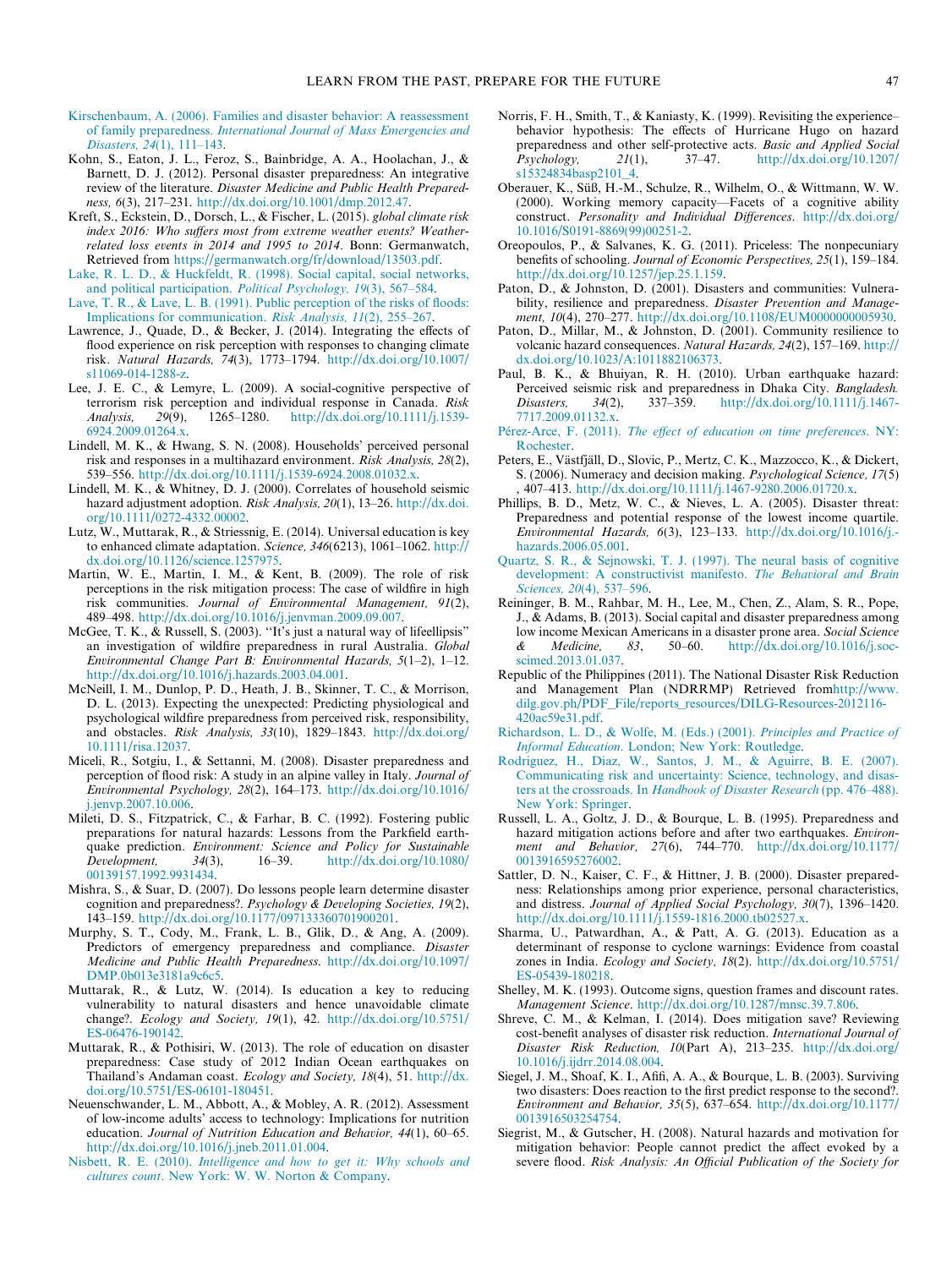<span id="page-16-0"></span>Risk Analysis, 28(3), 771–778. [http://dx.doi.org/10.1111/j.1539-](http://dx.doi.org/10.1111/j.1539-6924.2008.01049.x) [6924.2008.01049.x](http://dx.doi.org/10.1111/j.1539-6924.2008.01049.x).

- Sims, J. H., & Baumann, D. D. (1983). Educational programs and human response to natural hazards. Environment and Behavior, 15(2), 165–189. [http://dx.doi.org/10.1177/0013916583152003.](http://dx.doi.org/10.1177/0013916583152003)
- Smith, D. L., & Notaro, S. J. (2009). Personal emergency preparedness for people with disabilities from the 2006–2007 Behavioral Risk Factor Surveillance System. Disability and Health Journal, 2(2), 86–94. [http://](http://dx.doi.org/10.1016/j.dhjo.2009.01.001) [dx.doi.org/10.1016/j.dhjo.2009.01.001.](http://dx.doi.org/10.1016/j.dhjo.2009.01.001)
- Solberg, C., Rossetto, T., & Joffe, H. (2010). The social psychology of seismic hazard adjustment: Re-evaluating the international literature. Natural hazards and earth system sciences Journal, 10(8), 1663–1677. <http://dx.doi.org/10.5194/nhess-10-1663-2010>.
- Sorensen, J. H. (1983). Knowing how to behave under the threat of disaster can it be explained?. Environment and Behavior, 15(4), 438–457. <http://dx.doi.org/10.1177/0013916583154003>.
- Spittal, M. J., McClure, J., Siegert, R. J., & Walkey, F. H. (2008). Predictors of two types of earthquake preparation: Survival activities and mitigation activities. Environment and Behavior, 40(6), 798–817. [http://dx.doi.org/10.1177/0013916507309864.](http://dx.doi.org/10.1177/0013916507309864)
- Striessnig, E., Lutz, W., & Patt, A. G. (2013). Effects of educational attainment on climate risk vulnerability. Ecology and Society, 18(1). [http://dx.doi.org/10.5751/ES-05252-180116.](http://dx.doi.org/10.5751/ES-05252-180116)
- Tanaka, K. (2005). The impact of disaster education on public preparation and mitigation for earthquakes: A cross-country comparison between Fukui, Japan and the San Francisco Bay Area, California. USA. Applied Geography, 25(3), 201–225. [http://dx.doi.org/10.1016/j.ap](http://dx.doi.org/10.1016/j.apgeog.2005.07.001)[geog.2005.07.001](http://dx.doi.org/10.1016/j.apgeog.2005.07.001).
- Tekeli-Yesil, S., Dedeoǧlu, N., Tanner, M., Braun-Fahrlaender, C., & Obrist, B. (2010). Individual preparedness and mitigation actions for a predicted earthquake in Istanbul. Disasters, 34(4), 910–930. [http://dx.](http://dx.doi.org/10.1111/j.1467-7717.2010.01175.x) [doi.org/10.1111/j.1467-7717.2010.01175.x.](http://dx.doi.org/10.1111/j.1467-7717.2010.01175.x)
- Thieken, A. H., Kriebich, H., Müller, M., & Merz, B. (2007). Coping with floods: Preparedness, response and recovery of flood-affected residents in Germany in 2002. Hydrological Sciences Journal, 52(5), 1016–1037. <http://dx.doi.org/10.1623/hysj.52.5.1016>.
- Toya, H., & Skidmore, M. (2007). Economic development and the impacts of natural disasters. Economics Letters, 94(1), 20–25. [http://dx.doi.org/](http://dx.doi.org/10.1016/j.econlet.2006.06.020) [10.1016/j.econlet.2006.06.020.](http://dx.doi.org/10.1016/j.econlet.2006.06.020)
- UNESCO (2016). [Education for people and planet: Creating sustainable](http://refhub.elsevier.com/S0305-750X(15)31255-9/h9000) [futures for all \(Global Education Monitoring Report 2016\)](http://refhub.elsevier.com/S0305-750X(15)31255-9/h9000)[. Paris,](http://refhub.elsevier.com/S0305-750X(15)31255-9/h9000) [France: United Nations](http://refhub.elsevier.com/S0305-750X(15)31255-9/h9000).
- UNISDR (2015). Disaster risk reduction and resilience in the 2030 agenda for sustainable development. Geneva, Switzerland: The United Nations Office for Disaster Risk Reduction (UNISDR), Retrieved from <[http://www.unisdr.org/files/46052\\_disasterriskreductioninthe2030a](http://www.unisdr.org/files/46052_disasterriskreductioninthe2030agend.pdf)gend ndf>
- van der Keur, P., van Bers, C., Henriksen, H. J., Nibanupudi, H. K., Yadav, S., Wijaya, R., ... Jaspers, F. (2016). Identification and analysis of uncertainty in disaster risk reduction and climate change adaptation in South and Southeast Asia. International Journal of Disaster Risk Reduction, 16, 208–214. <http://dx.doi.org/10.1016/j.ijdrr.2016.03.002>.
- Wen, L. M., Rissel, C., Baur, L. A., Lee, E., & Simpson, J. M. (2011). Who is NOT likely to access the Internet for health information? Findings from first-time mothers in southwest Sydney. Australia. International Journal of Medical Informatics, 80(6), 406–411. [http://dx.](http://dx.doi.org/10.1016/j.ijmedinf.2011.03.001) [doi.org/10.1016/j.ijmedinf.2011.03.001](http://dx.doi.org/10.1016/j.ijmedinf.2011.03.001).
- Witvorapong, N., Muttarak, R., & Pothisiri, W. (2015). social participation and disaster risk reduction behaviors in tsunami prone areas. PLoS One, 10(7), e0130862. [http://dx.doi.org/10.1371/journal.](http://dx.doi.org/10.1371/journal.pone.0130862) [pone.0130862.](http://dx.doi.org/10.1371/journal.pone.0130862)
- Wood, M. M., Mileti, D. S., Kano, M., Kelley, M. M., Regan, R., & Bourque, L. B. (2012). Communicating actionable risk for terrorism and other hazards. Risk Analysis: An Official Publication of the Society for Risk Analysis, 32(4), 601–615. [http://dx.doi.org/10.1111/j.1539-](http://dx.doi.org/10.1111/j.1539-6924.2011.01645.x) [6924.2011.01645.x](http://dx.doi.org/10.1111/j.1539-6924.2011.01645.x).
- Xiao, C., & McCright, A. M. (2007). Environmental concern and sociodemographic variables: A study of statistical models. The Journal of Environmental Education, 38(2), 3–14. [http://dx.doi.org/10.3200/](http://dx.doi.org/10.3200/JOEE.38.1.3-14) [JOEE.38.1.3-14](http://dx.doi.org/10.3200/JOEE.38.1.3-14).

## APPENDIX A

| Table 5. Measurement and summary statistics for dependent and independent variables |  |  |  |  |
|-------------------------------------------------------------------------------------|--|--|--|--|
|                                                                                     |  |  |  |  |

|                                            |           | Philippines |         | Thailand  |                          |         |
|--------------------------------------------|-----------|-------------|---------|-----------|--------------------------|---------|
|                                            | Range     | Mean        | SD      | Range     | Mean                     | SD      |
| Outcome variables                          |           |             |         |           |                          |         |
| Has taken preparedness action              | 0/1       | 0.76        | (0.43)  | 0/1       | 0.32                     | (0.46)  |
| Number of preparedness measures taken      | $0 - 9$   | 2.28        | (1.75)  | $0 - 9$   | 0.88                     | (1.64)  |
| Explanatory variables                      |           |             |         |           |                          |         |
| Years of education                         | $0 - 18$  | 9.65        | (2.79)  | $0 - 18$  | 7.34                     | (4.07)  |
| Disaster experience                        | 0/1       | 0.23        | (0.42)  | 0/1       | 0.67                     | (0.47)  |
| Age group $\leq 30$                        | 0/1       | 0.09        | (0.28)  | 0/1       | 0.09                     | (0.29)  |
| Age group $30-39$                          | 0/1       | 0.27        | (0.44)  | 0/1       | 0.19                     | (0.39)  |
| Age group 40–49                            | 0/1       | 0.34        | (0.47)  | 0/1       | 0.24                     | (0.43)  |
| Age group $50-59$                          | 0/1       | 0.26        | (0.44)  | 0/1       | 0.25                     | (0.43)  |
| Age group $> 60$                           | 0/1       | 0.05        | (0.22)  | 0/1       | 0.23                     | (0.42)  |
| Health status                              | $1 - 11$  | 7.70        | (2.00)  | 0/1       | 0.61                     | (0.49)  |
| Married/Cohabiting                         | 0/1       | 0.67        | (0.47)  | 0/1       | 0.75                     | (0.43)  |
| Currently working                          | 0/1       | 0.90        | (0.30)  | 0/1       | 0.83                     | (0.38)  |
| Female                                     |           | -           |         | 0/1       | 0.53                     | (0.50)  |
| Mother has secondary education             | 0/1       | 0.24        | (0.43)  |           | $\overline{\phantom{0}}$ |         |
| Father has secondary education             | 0/1       | 0.22        | (0.41)  |           |                          |         |
| Started working at age $\leq 12$           | 0/1       | 0.13        | (0.33)  |           |                          |         |
| Household size                             | $1 - 13$  | 5.27        | (2.04)  | $1 - 14$  | 3.85                     | (1.83)  |
| $\%$ children (aged $\lt$ 5) in household  | $0 - 100$ | 35.88       | (22.49) | $0 - 100$ | 2.96                     | (10.13) |
| % older people (aged $> 65$ ) in household | $0 - 100$ | 1.56        | (6.26)  | $0 - 100$ | 3.43                     | (14.76) |
| % with secondary education in hh           | $0 - 100$ | 35.44       | (22.78) | $0 - 100$ | 20.29                    | (29.74) |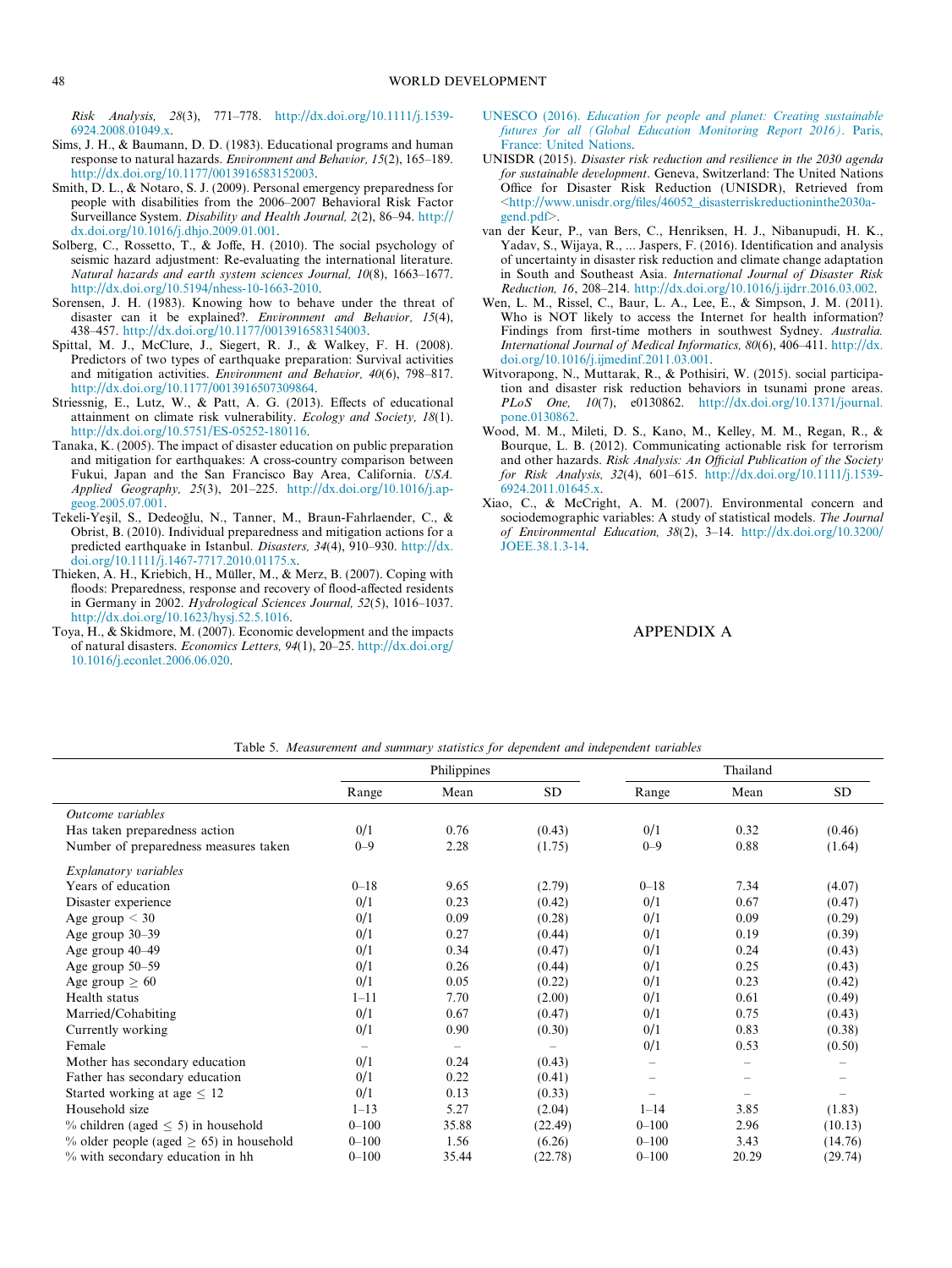# LEARN FROM THE PAST, PREPARE FOR THE FUTURE 49

<span id="page-17-0"></span>

| Years of residence                             | $0 - 75$                              | 18.29             | (10.74)                  | $0 - 81$  | 25.11    | (18.03)    |
|------------------------------------------------|---------------------------------------|-------------------|--------------------------|-----------|----------|------------|
| Own house                                      |                                       |                   |                          | 0/1       | 0.88     | (0.32)     |
| Own land                                       |                                       |                   |                          | 0/1       | 0.62     | (0.49)     |
| House located near coast $(\leq 1 \text{ km})$ |                                       |                   |                          | 0/1       | 0.09     | (0.29)     |
| House located near river $(<200 \text{ m})$    | 0/1                                   | 0.45              | (0.50)                   | 0/1       | 0.23     | (0.42)     |
| House located near mountain $(<200 \text{ m})$ | 0/1                                   | 0.09              | (0.29)                   | 0/1       | 0.08     | (0.27)     |
| Area 1 (PH: Batasan, TH: Phang Nga)            | 0/1                                   | 0.30              | (0.46)                   | 0/1       | 0.36     | (0.48)     |
| Area 2 (PH: Montalban, TH: Ayutthaya)          | 0/1                                   | 0.36              | (0.48)                   | 0/1       | 0.3      | (0.46)     |
| Area 3 (PH: Masinag, TH: Kalasin)              | 0/1                                   | 0.34              | (0.47)                   | 0/1       | 0.34     | (0.47)     |
| Mediating factors                              |                                       |                   |                          |           |          |            |
| Income                                         | $0 - 15,300$                          | 1,224.18          | (1,269.23)               | 0/250,000 | 11,327.2 | (12,905.5) |
| Word recall                                    | $0 - 10$                              | 4.13              | (1.45)                   | $0 - 10$  | 4.88     | (1.91)     |
| Social capital                                 | 0/1                                   | 0.77              | (0.42)                   | 0/1       | 0.17     | (0.38)     |
| Future orientation                             | $0 - 10$                              | 5.3               | (3.30)                   |           |          |            |
| Risk attitude                                  | $0 - 10$                              | 6.78              | (2.49)                   |           |          |            |
| Low risk of disaster in community              | $\hspace{1.0cm} \rule{1.5cm}{0.15cm}$ | $\qquad \qquad -$ | $\overline{\phantom{0}}$ | 0/1       | 0.15     | (0.35)     |
| Moderate risk of disaster in community         |                                       |                   |                          | 0/1       | 0.33     | (0.47)     |
| High risk of disaster in community             |                                       |                   |                          | 0/1       | 0.52     | (0.50)     |
| Felt impact of climate change on family        |                                       |                   |                          | 0/1       | 0.57     | (0.50)     |

|  |  |  |  |  |  | Table 6. Extended ordered logit models for Philippine data (effects of controls reported) |  |  |  |  |  |
|--|--|--|--|--|--|-------------------------------------------------------------------------------------------|--|--|--|--|--|
|--|--|--|--|--|--|-------------------------------------------------------------------------------------------|--|--|--|--|--|

|                                  | $\mathbf{1}$         | $\overline{c}$ | $\overline{3}$ | $\overline{4}$ | 5                    | 6          | $\boldsymbol{7}$ |
|----------------------------------|----------------------|----------------|----------------|----------------|----------------------|------------|------------------|
| Philippines                      |                      |                |                |                |                      |            |                  |
| Years of education               | $1.054*$             | $1.053*$       | $1.053*$       | $1.055*$       | $1.053*$             | $1.058*$   | $1.055*$         |
|                                  | [0.027]              | [0.027]        | [0.027]        | [0.027]        | [0.027]              | [0.027]    | [0.027]          |
| Disaster experience              | $1.880***$           | $1.881***$     | $1.879***$     | $1.869***$     | $1.898***$           | $1.912***$ | $1.921***$       |
|                                  | [0.330]              | [0.329]        | [0.329]        | [0.327]        | [0.336]              | [0.328]    | [0.328]          |
| Income                           |                      | 1.000          |                |                |                      |            | 1.000            |
|                                  |                      | [0.001]        |                |                |                      |            | [0.001]          |
| Word recall                      |                      |                | 1.066          |                |                      |            | 1.053            |
|                                  |                      |                | [0.052]        |                |                      |            | $[0.051]$        |
| Future orientation               |                      |                |                | 1.017          |                      |            | 1.013            |
|                                  |                      |                |                | [0.019]        |                      |            | [0.018]          |
| Risk attitude                    |                      |                |                |                | 0.979                |            | 0.981            |
|                                  |                      |                |                |                | [0.026]              |            | [0.027]          |
| Social capital                   |                      |                |                |                |                      | $1.865***$ | $1.862***$       |
|                                  |                      |                |                |                |                      | [0.290]    | [0.292]          |
| Age group 30-39                  | 0.906                | 0.896          | 0.912          | 0.912          | 0.915                | 0.922      | 0.929            |
|                                  | [0.249]              | [0.247]        | [0.249]        | [0.251]        | [0.254]              | [0.252]    | [0.255]          |
| Age group 40-49                  | 1.035                | 1.025          | 1.049          | 1.052          | 1.045                | 1.084      | 1.103            |
|                                  | [0.250]              | [0.246]        | $[0.251]$      | [0.255]        | $[0.255]$            | [0.249]    | [0.256]          |
| Age group 50-59                  | 0.774                | 0.766          | 0.798          | 0.787          | 0.779                | 0.828      | 0.85             |
|                                  | [0.210]              | [0.207]        | [0.215]        | [0.213]        | [0.213]              | [0.214]    | [0.220]          |
| Age group $> 60$                 | 0.54                 | 0.541          | 0.578          | 0.547          | 0.546                | 0.544      | 0.591            |
|                                  | [0.203]              | [0.204]        | [0.218]        | [0.206]        | [0.208]              | [0.205]    | [0.227]          |
| Health status                    | $1.064*$             | $1.061^{+}$    | $1.065*$       | $1.062*$       | $1.066*$             | $1.072*$   | $1.071*$         |
|                                  | [0.032]              | [0.032]        | [0.032]        | [0.032]        | [0.031]              | [0.032]    | [0.032]          |
| Married/Cohabiting               | 1.068                | 1.067          | 1.063          | 1.068          | 1.063                | 1.051      | 1.039            |
|                                  | [0.110]              | [0.109]        | [0.111]        | [0.111]        | [0.109]              | [0.110]    | [0.110]          |
| Currently working                | 1.156                | 1.124          | 1.176          | 1.169          | 1.158                | 1.098      | 1.085            |
|                                  | [0.240]              | [0.239]        | [0.238]        | [0.242]        | $[0.241]$            | $[0.228]$  | [0.225]          |
| Mother has secondary education   | 0.948                | 0.946          | 0.928          | 0.944          | 0.942                | 0.902      | 0.874            |
|                                  | [0.178]              | [0.179]        | [0.172]        | [0.177]        | [0.177]              | [0.169]    | [0.163]          |
| Father has secondary education   | $1.440*$             | $1.433*$       | $1.437*$       | $1.446*$       | $1.449*$             | $1.490*$   | $1.496*$         |
|                                  | [0.251]              | [0.251]        | [0.253]        | [0.253]        | [0.253]              | [0.249]    | [0.258]          |
| Started working at age $\leq 12$ | 0.705                | 0.703          | 0.703          | 0.706          | 0.0.704              | 0.722      | 0.719            |
|                                  | [0.2164]             | [0.164]        | [0.164]        | [0.164]        | [0.165]              | [0.169]    | [0.169]          |
| Household size                   | $0.921$ <sup>*</sup> | $0.926*$       | $0.920*$       | $0.923*$       | $0.921$ <sup>*</sup> | $0.923*$   | $0.932^{+}$      |
|                                  | [0.0.034]            | [0.0.035]      | [0.0.034]      | [0.0.034]      | [0.034]              | [0.033]    | [0.036]          |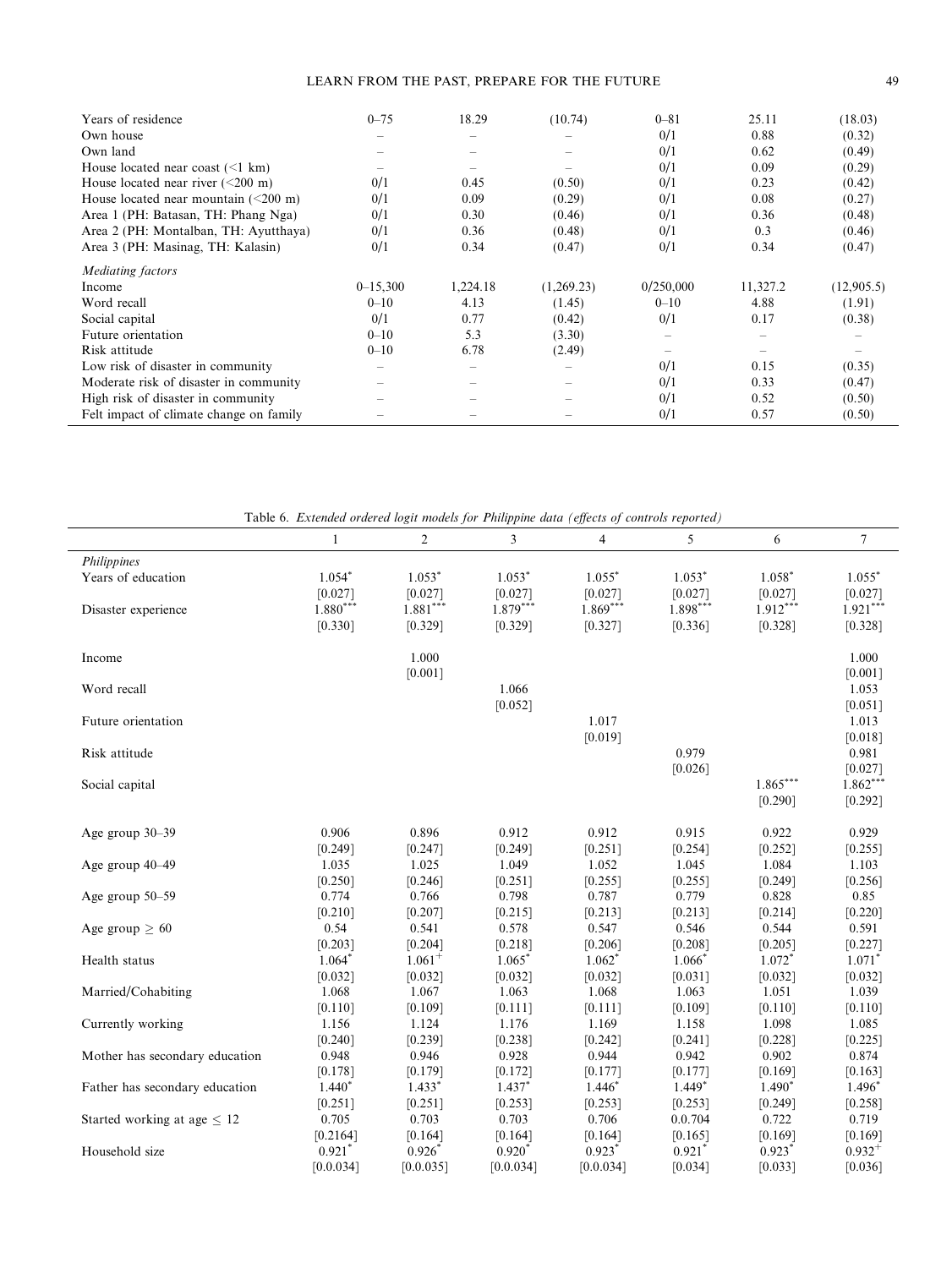# 50 WORLD DEVELOPMENT

| % children (aged $\leq$ 5) in hh    | $1.007^{+}$ | $1.008^{+}$ | $1.007^{+}$           | $1.007^{+}$ | $1.007^{+}$ | $1.008^{+}$ | $1.008^*$  |
|-------------------------------------|-------------|-------------|-----------------------|-------------|-------------|-------------|------------|
|                                     | [0.004]     | [0.004]     | [0.004]               | [0.004]     | [0.004]     | [0.004]     | [0.004]    |
| % older people (aged $> 65$ ) in hh | 0.995       | 0.995       | 0.995                 | 0.994       | 0.994       | 0.994       | 0.995      |
|                                     | [0.010]     | [0.010]     | [0.010]               | [0.010]     | [0.010]     | [0.010]     | [0.010]    |
| % with secondary education in hh    | 1.004       | 1.004       | 1.004                 | 1.004       | 1.004       | 1.005       | 1.005      |
|                                     | [0.004]     | [0.004]     | [0.004]               | [0.004]     | [0.004]     | [0.004]     | [0.004]    |
| Years of residence                  | 1.008       | 1.008       | 1.007                 | 1.007       | 1.008       | 1.006       | 1.007      |
|                                     | [0.008]     | [0.008]     | [0.008]               | [0.008]     | [0.008]     | [0.008]     | [0.008]    |
| House located near river            | 0.933       | 0.939       | 0.932                 | 0.936       | 0.932       | 0.931       | 0.937      |
|                                     | [0.195]     | [0.195]     | [0.194]               | [0.193]     | [0.194]     | [0.189]     | [0.188]    |
| House located near mountain         | 0.862       | 0.862       | 0.861                 | 0.860       | 0.866       | 0.861       | 0.86       |
|                                     | [0.155]     | [0.155]     | [0.155]               | [0.153]     | [0.156]     | [0.159]     | [0.157]    |
| Area 2                              | $2.041***$  | $2.059**$   | $2.042$ <sup>**</sup> | $2.030**$   | $2.018***$  | $2.139***$  | $2.132***$ |
|                                     | [0.469]     | [0.472]     | [0.467]               | [0.467]     | [0.468]     | [0.476]     | [0.477]    |
| Area 3                              | 1.34        | 1.326       | 1.353                 | 1.344       | 1.337       | 1.369       | 1.363      |
|                                     | [0.262]     | [0.260]     | [0.266]               | [0.264]     | [0.261]     | [0.267]     | [0.268]    |
| $\boldsymbol{N}$                    | 872         | 872         | 872                   | 872         | 872         | 872         | 872        |
| Pseudo $R^2$                        | 0.033       | 0.034       | 0.034                 | 0.034       | 0.034       | 0.04        | 0.042      |
| AIC                                 | 2,606.6     | 2,607.6     | 2,606.6               | 2,607.8     | 2,607.9     | 2,590.8     | 2,594.6    |

 $^+p < 0.1,\,{}^{\ast}p < 0.05,\,{}^{\ast\ast}p < 0.01,\,{}^{\ast\ast\ast}p < 0.001.$ 

Notes: Cell entries are odds ratios with robust standard errors in parentheses. Standard errors are clustered at the neighborhood level.

Table 7. Extended ordered logit models for Thai data (effects of controls reported)

|                                     | 1          | $\overline{c}$ | 3           | 4          | 5           | 6            | 7          |
|-------------------------------------|------------|----------------|-------------|------------|-------------|--------------|------------|
| <b>Thailand</b>                     |            |                |             |            |             |              |            |
| Years of education                  | $1.046*$   | $1.052*$       | $1.048^{+}$ | $1.043*$   | $1.042^{+}$ | $1.037^{+}$  | $1.041*$   |
|                                     | [0.023]    | [0.021]        | [0.025]     | [0.022]    | [0.022]     | $[0.021]$    | [0.019]    |
| Disaster experience                 | $2.458***$ | $2.470**$      | $2.468***$  | $2.257***$ | $2.249***$  | $2.335***$   | $2.048*$   |
|                                     | [0.752]    | [0.755]        | [0.750]     | [0.685]    | [0.675]     | [0.692]      | [0.594]    |
| Income                              |            | 0.994          |             |            |             |              | 0.995      |
|                                     |            | [0.006]        |             |            |             |              | [0.006]    |
| Word recall                         |            |                | 0.978       |            |             |              | 0.956      |
|                                     |            |                | [0.054]     |            |             |              | [0.049]    |
| Moderate disaster risk              |            |                |             | $2.411***$ |             |              | $2.306***$ |
|                                     |            |                |             | [0.638]    |             |              | [0.639]    |
| High disaster risk                  |            |                |             | $2.622***$ |             |              | $2.423***$ |
|                                     |            |                |             | [0.755]    |             |              | [0.713]    |
| Felt climate change impact          |            |                |             |            | $1.806***$  |              | $1.655***$ |
|                                     |            |                |             |            | [0.343]     |              | [0.315]    |
| Social capital                      |            |                |             |            |             | $2.078***$   | $2.060***$ |
|                                     |            |                |             |            |             | [0.357]      | [0.353]    |
| Age group 30-39                     | 1.388      | 1.375          | 1.388       | 1.406      | 1.342       | 1.369        | 1.332      |
|                                     | [0.329]    | [0.319]        | [0.328]     | [0.333]    | [0.308]     | [0.330]      | [0.308]    |
| Age group 40-49                     | 1.23       | 1.206          | 1.22        | 1.27       | 1.191       | 1.133        | 1.1        |
|                                     | [0.260]    | [0.248]        | [0.260]     | [0.278]    | [0.251]     | [0.231]      | [0.225]    |
| Age group 50-59                     | 0.87       | 0.869          | 0.854       | 0.893      | 0.826       | 0.754        | 0.704      |
|                                     | [0.202]    | [0.199]        | [0.203]     | [0.214]    | [0.191]     | [0.163]      | [0.157]    |
| Age group $\geq 60$                 | 1.063      | 1.054          | 1.034       | 1.104      | 1.003       | 1.006        | 0.918      |
|                                     | [0.239]    | [0.237]        | [0.245]     | [0.260]    | [0.220]     | [0.245]      | [0.225]    |
| Health status                       | 1.109      | 1.103          | 1.112       | 1.132      | 1.135       | 1.054        | 1.095      |
|                                     | [0.198]    | [0.200]        | [0.197]     | [0.205]    | $[0.210]$   | [0.195]      | [0.210]    |
| Married/Cohabiting                  | 1.251      | 1.234          | 1.252       | 1.242      | 1.205       | 1.22         | 1.164      |
|                                     | [0.264]    | [0.264]        | $[0.264]$   | [0.248]    | [0.240]     | [0.258]      | [0.228]    |
| Currently working                   | 0.864      | 0.878          | 0.861       | 0.866      | 0.816       | 0.88         | 0.844      |
|                                     | [0.164]    | [0.167]        | [0.166]     | [0.168]    | [0.142]     | [0.166]      | [0.153]    |
| Female                              | 1.308*     | $1.312*$       | $1.316*$    | $1.281*$   | $1.314*$    | $1.325*$     | $1.321*$   |
|                                     | [0.162]    | [0.160]        | [0.159]     | [0.159]    | [0.170]     | [0.176]      | [0.171]    |
| Household size                      | 0.945      | 0.947          | 0.946       | 0.945      | 0.949       | 0.936        | 0.944      |
|                                     | [0.044]    | [0.043]        | [0.044]     | [0.043]    | [0.044]     | [0.043]      | [0.042]    |
| $\%$ children (aged $\lt$ 5) in hh  | 0.999      | 0.998          | 0.999       | 0.999      | 0.999       | $\mathbf{1}$ | 0.999      |
|                                     | [0.005]    | [0.005]        | [0.005]     | [0.005]    | [0.005]     | [0.005]      | [0.005]    |
| % older people (aged $> 65$ ) in hh | 0.998      | 0.998          | 0.998       | 0.997      | 0.999       | 0.999        | 0.998      |

l,